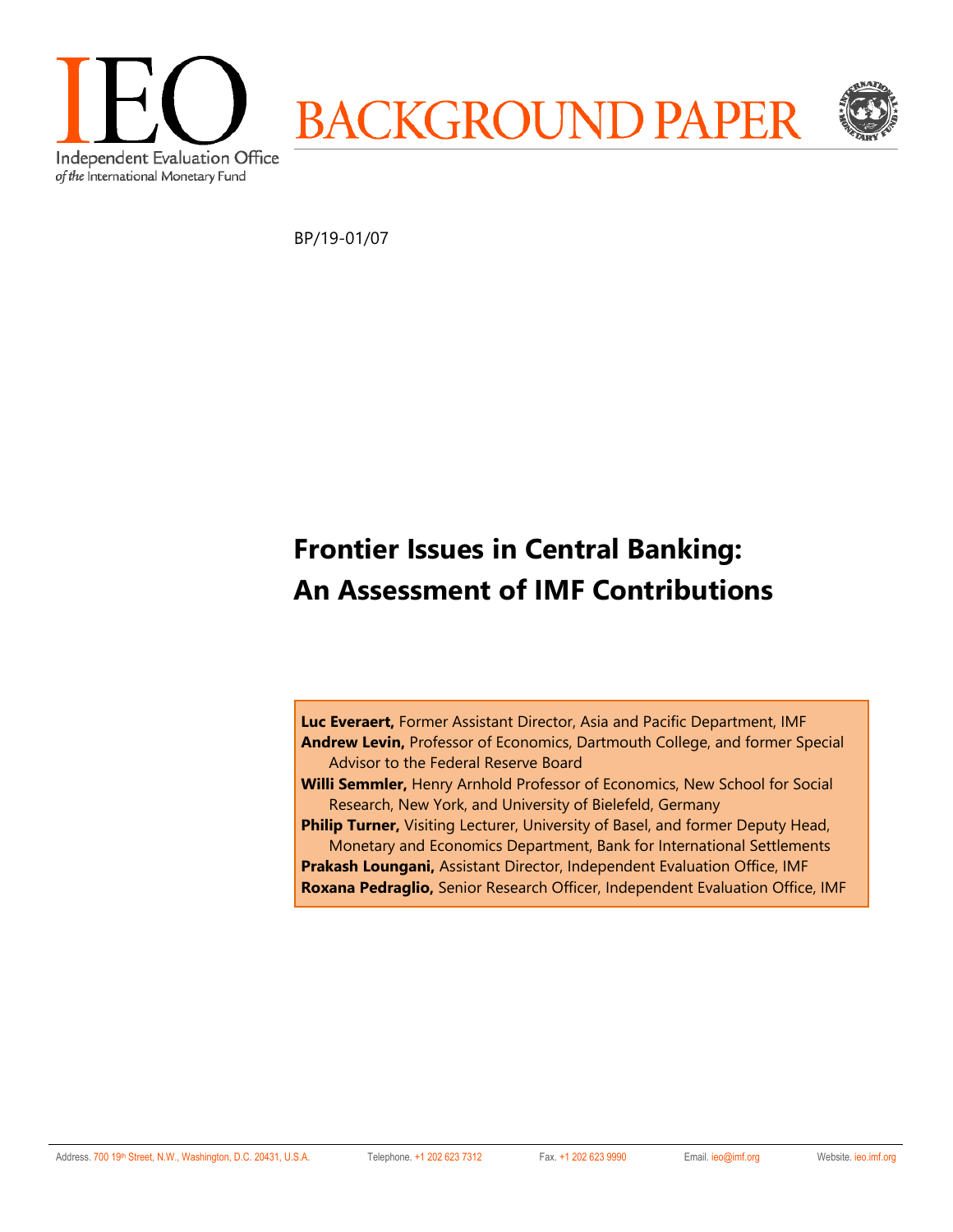## **IEO Background Paper**

Independent Evaluation Office *of the* International Monetary Fund

Frontier Issues in Central Banking: An Assessment of IMF Contributions

May 14, 2019

The views expressed in this Background Paper are those of the authors and do not necessarily represent those of the IEO, the IMF, or IMF policy. Background Papers report analyses related to the work of the IEO and are published to elicit comments and to further debate.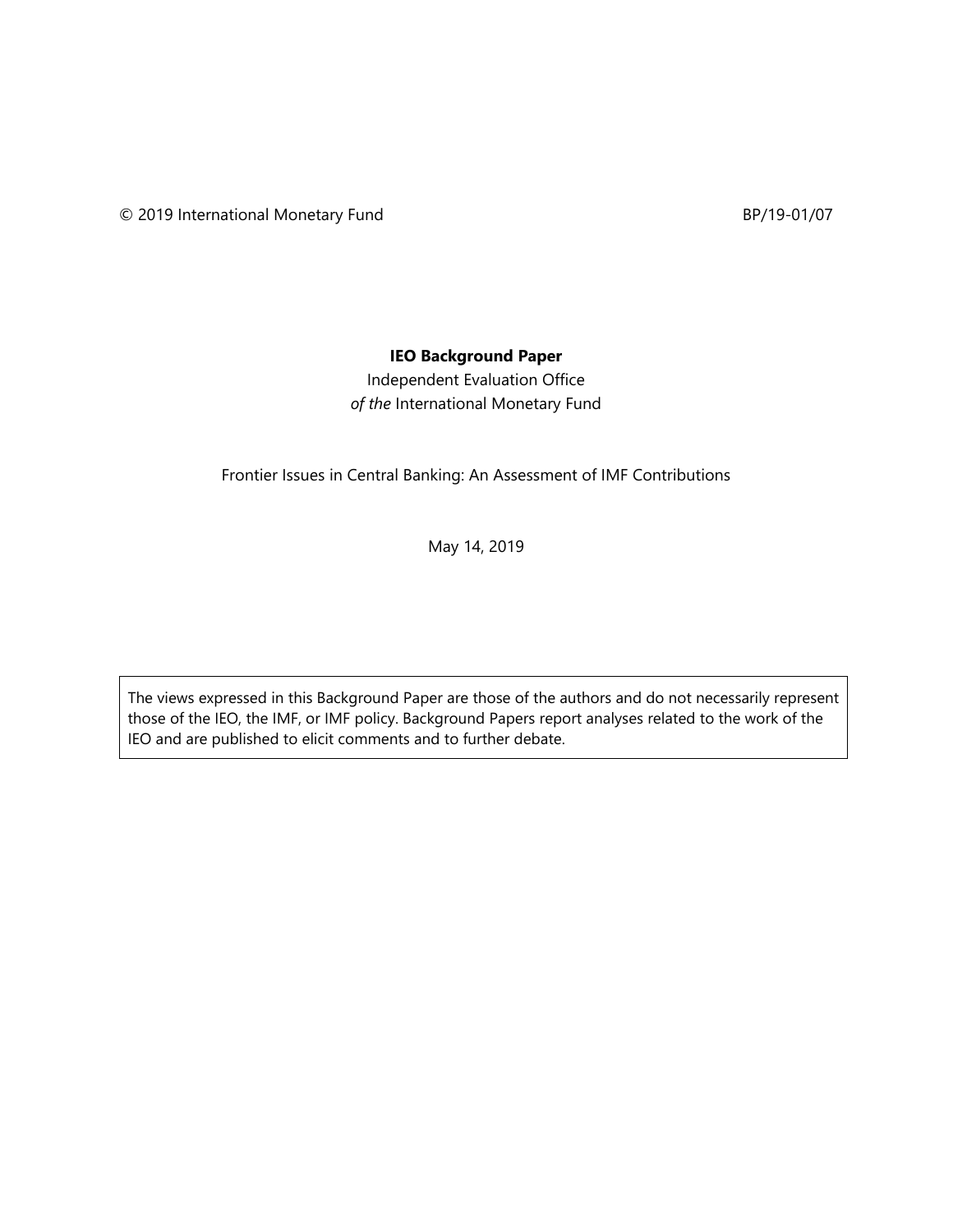## Contents

| <b>Figures</b>                                                                   |  |
|----------------------------------------------------------------------------------|--|
|                                                                                  |  |
|                                                                                  |  |
|                                                                                  |  |
|                                                                                  |  |
| Annex 1. IMF Expertise on Monetary Policy Issues: Some Evidence from Analysis of |  |
|                                                                                  |  |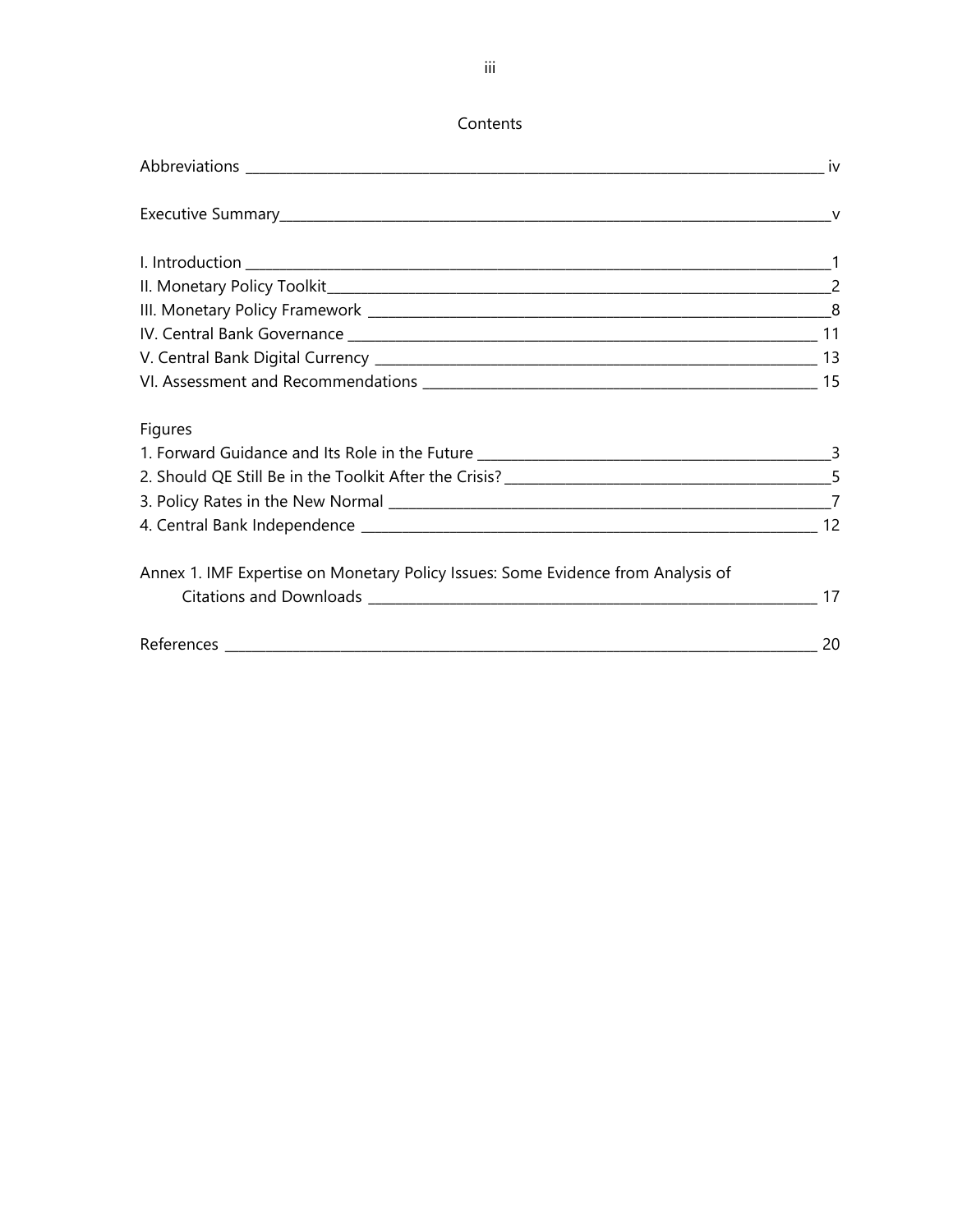#### **ABBREVIATIONS**

| BIS   | <b>Bank for International Settlements</b> |
|-------|-------------------------------------------|
| BoC   | Bank of Canada                            |
| BoE   | Bank of England                           |
| BoJ   | Bank of Japan                             |
| CBDC  | central bank digital currency             |
| ECB   | European Central Bank                     |
| FLB   | effective lower bound                     |
| Fed   | U.S. Federal Reserve                      |
| FG    | forward guidance                          |
| GFC   | <b>Global Financial Crisis</b>            |
| OE    | quantitative easing                       |
| RePEc | Research Papers in Economics              |
| UMP   | unconventional monetary policy            |
|       |                                           |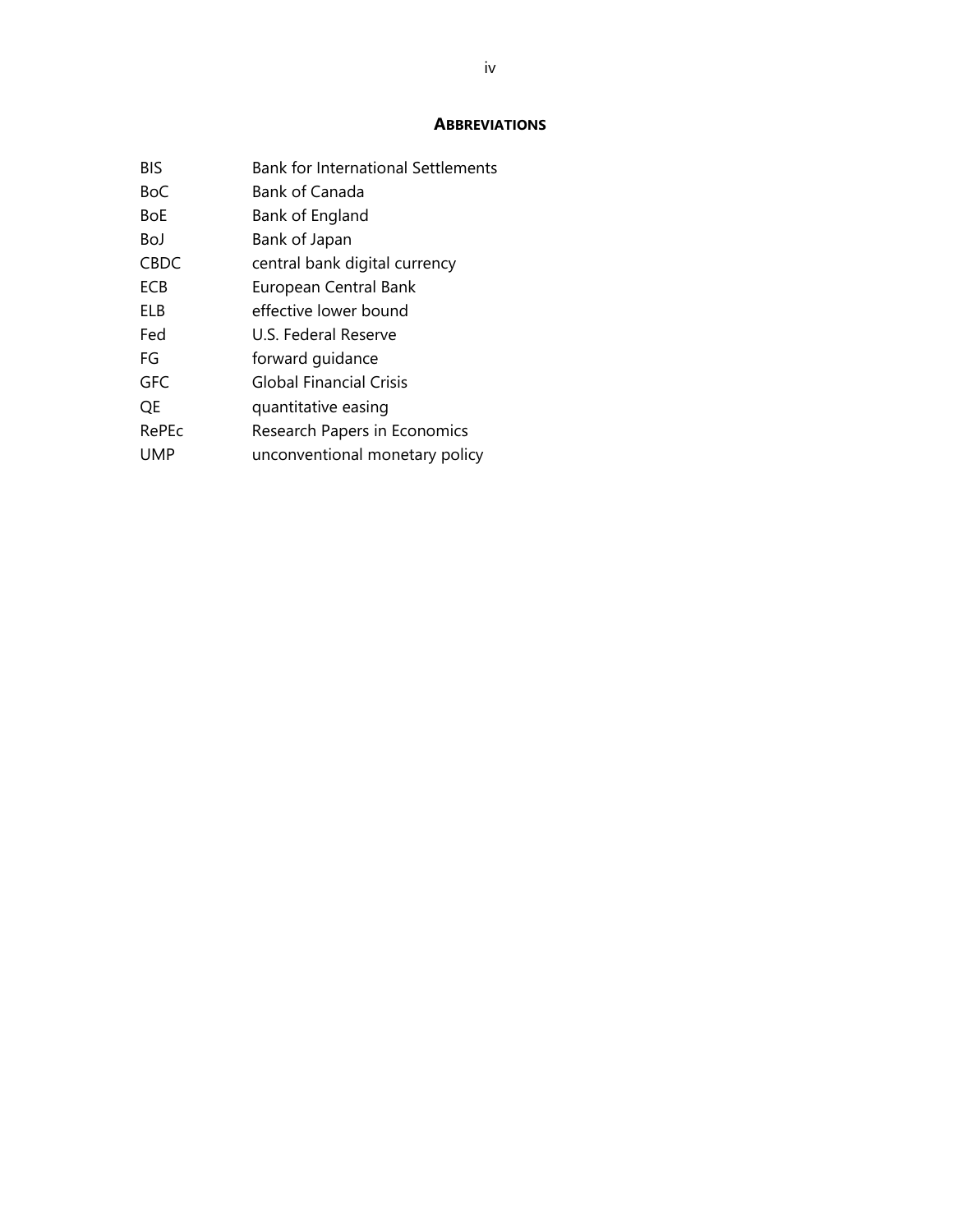#### **EXECUTIVE SUMMARY**

The activism of central banks over the past decade has raised questions that are expected to endure even after the present cycle of easing runs its course. These include issues around the use of unconventional monetary policies in future downturns; the appropriate monetary policy framework; accountability and oversight of central banks, and the issuance of central bank digital currency (CBDC).

The Fund has contributed to debates on these frontier central banking issues through policy papers and staff discussion notes and a 2018 book on *Advancing the Frontiers of Monetary Policy*. It has also used its convening power to organize conferences to discuss these issues with experts. However, on many issues the Fund has not provided clear guidance and its contributions to extending the frontier of the profession's thinking have been limited. Stepped up engagement would help the Fund be better prepared to advise its member countries:

- **Monetary policy toolkit:** An update of IMF staff's 2013 policy paper on the experience with UMP would be useful, setting out the IMF's views on the considerations that should govern the future use of UMP. With exit from UMP incomplete but a softening of the economic cycle at a time when policy rates remain very low leading to a real possibility that recourse to UMP will again become necessary in the foreseeable future, a sense of urgency should accompany this engagement.
- **Central bank governance:** While central banks are aware of the need to strengthen their credibility though increased transparency and accountability, the IMF is in a good position as a neutral third party to disseminate best principles and practices in this area.
- **Central bank digital currency:** This is a fast-moving issue on which Fund guidance and leadership can be quite influential given the lack of agreement within the central banking community itself on the feasibility of CBDC.

While not in a position to push the analytic frontier on all issues, the IMF is ideally placed to provide an unbiased perspective through its assessment of the solutions being proposed and its review of cross-country experience. It can also provide a counterweight to the risks of group think among central bankers, bringing a broader governance perspective. Developing a stronger reputation and capacity as thought leader would also raise the value added and influence of IMF advice in individual country cases. Establishing a small group of top monetary policy experts with a clear mandate to investigate these issues and contribute to the policy debates at a cuttingedge level would help to achieve these ends.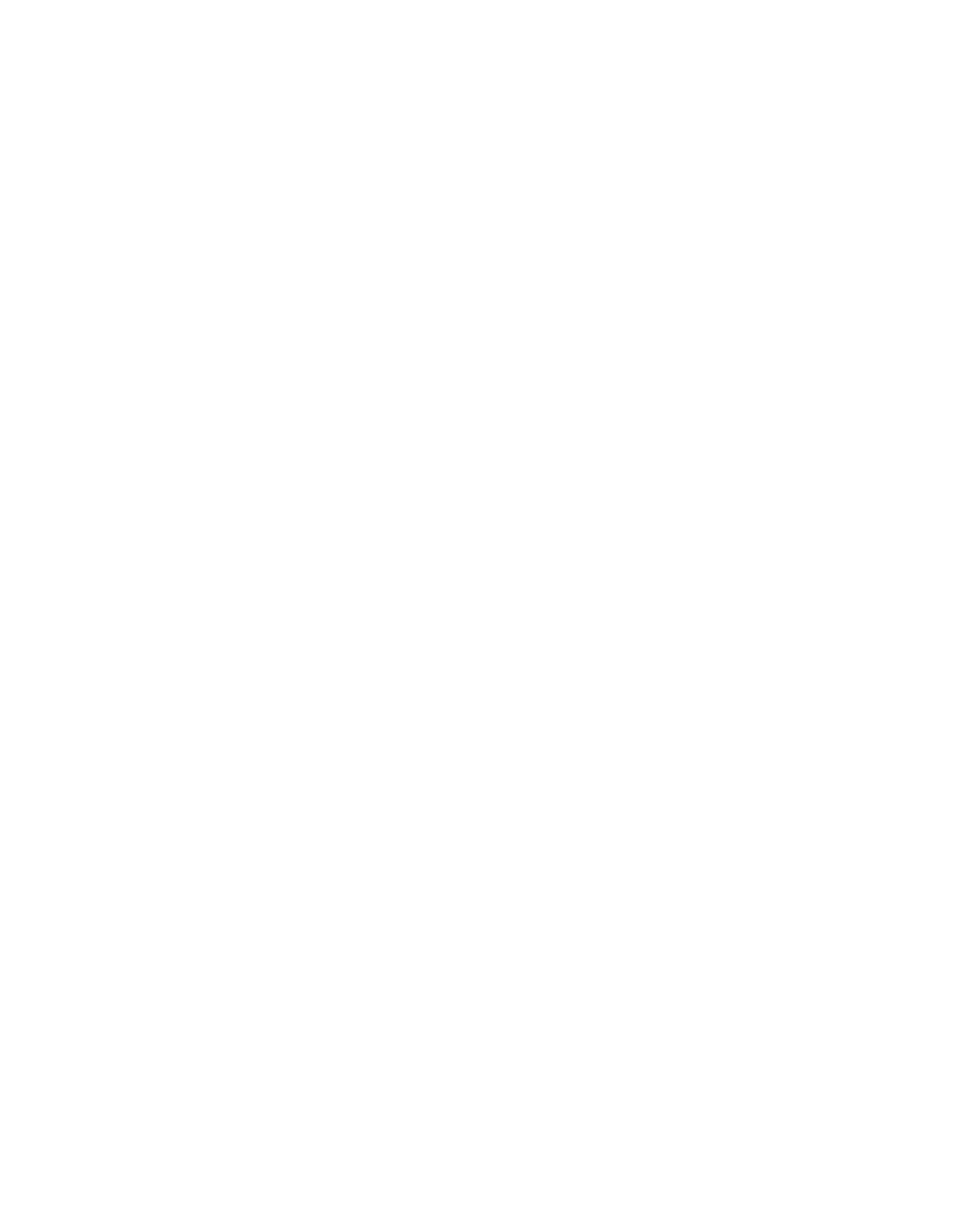### **I. INTRODUCTION**

1. Unconventional monetary policies (UMP) were used extensively by central banks in the major advanced economies, once policy interest rates hit the effective lower bound (ELB), to meet macroeconomic goals. While there is a broad consensus that the actions taken in 2008–09 were effective in stabilizing financial conditions and erasing fears of another Great Depression, the effectiveness of subsequent actions continues to be debated. Moreover, the activism of central banks has raised issues that are expected to endure even after the present cycle of easing runs its course. These issues range from whether UMP should be used in in future downturns to whether the issuance of central bank digital currencies can obviate use of UMP.

- 2. This paper describes and assesses the Fund's contribution to these broader issues:
	- **Monetary policy toolkit:** An apparent secular decline in equilibrium interest rates has increased the potential for the ELB to constrain policy rate cuts in future downturns. Should UMP become part of the conventional toolkit of central banks and be used to support the recovery during future slowdowns and recessions?
	- **Monetary policy framework:** Should the inflation target be raised, possibly keeping the economy away from the ELB and diminishing the need for UMP? Would pursuing an inflation range rather than a point target provide central banks with some flexibility in unusual circumstances? Would price-level path targeting or nominal GDP targeting provide a more powerful framework for monetary policy than conventional inflation targeting?
	- **Governance of central banks:** Some observers feel that central banks carried out operations over the past decade that crossed into quasi-fiscal territory and were not fully transparent with the public about the risks involved (Tucker, 2018). Should central banks be subject to greater political oversight?
	- **Central bank digital currency (CBDC):** CBDC has the potential to significantly modify financial intermediation and the implementation of monetary policy. Could its use alleviate the constraints placed by the ELB and limits to the effectiveness of UMP?

3. IMF staff have contributed to the discussion on these issues through policy papers and staff discussion notes and a 2018 book (Fujita and others, 2010; Mancini-Griffoli and others, 2013; Bayoumi and others, 2014; Jacome and others, 2016; and Adrian, Laxton, and Obstfeld, 2018). The Fund has also convened conferences to discuss these issues with experts, including the "Rethinking Macro" series, the 2014 conference on Monetary Policy in the New Normal, and the Camdessus Central Banking Lecture. Sections II to V discuss each of the frontier issues mentioned and the IMF's work on these issues. Section VI provides an assessment and recommendations.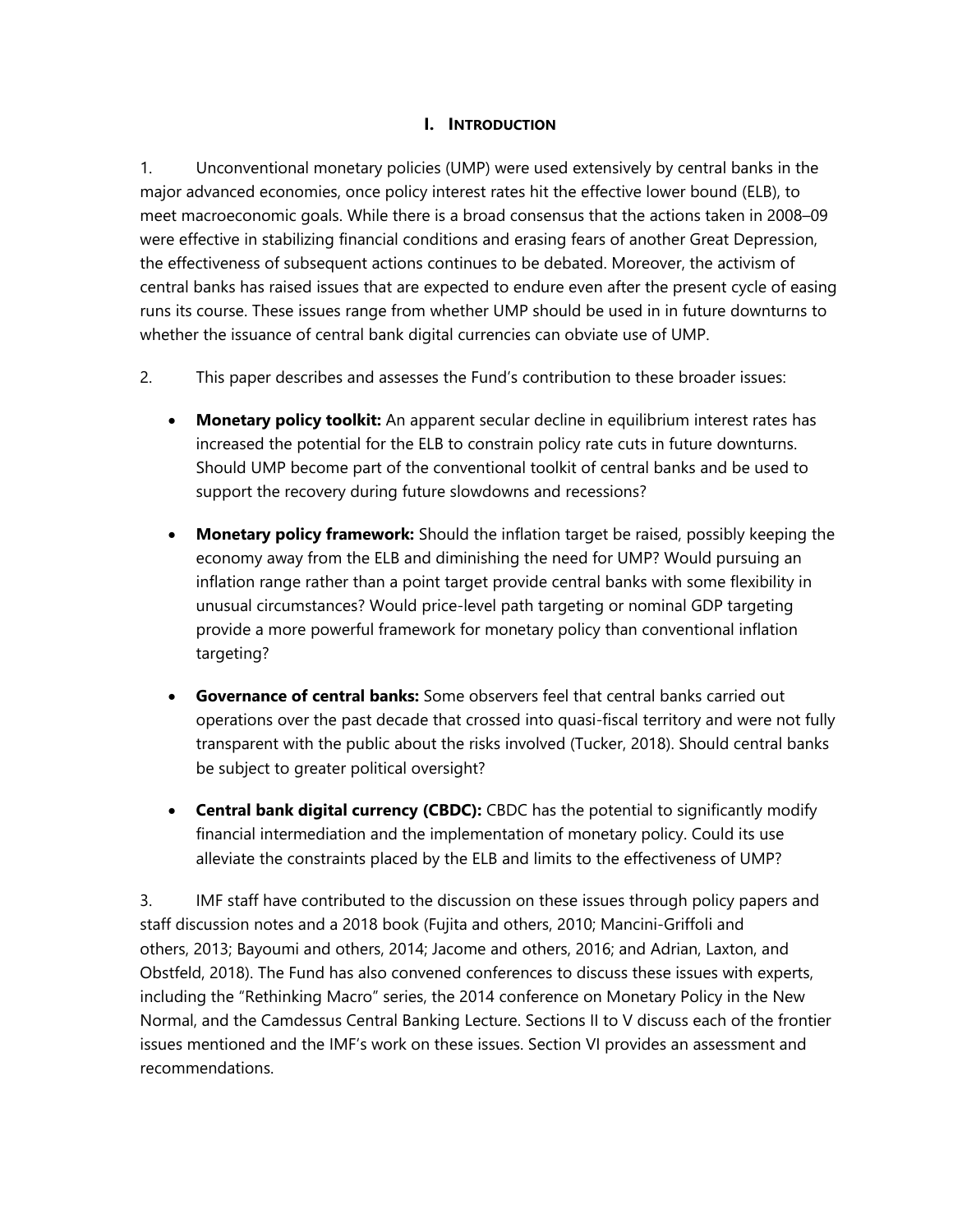## **II. MONETARY POLICY TOOLKIT**

4. Experience with monetary policy since the Global Financial Crisis (GFC) has triggered concerns about whether central banks are adequately equipped to deal with adverse shocks to the economy, especially since a similar decline in lower equilibrium interest rates would imply that the ELB on the policy rate is likely to be binding more frequently in the future (Fuhrer and others, 2018).

5. Ideally, renewed use of UMP during future recessions would be based on clear evidence of its past effectiveness. However, the evidence remains a subject of active discussion. In the context of the initial response to the GFC, UMP seems to have had clear benefits, mainly as it helped restore the functioning of financial markets and contributed to bringing down long-term interest rates (Quint and Rabanal, 2017). However, the effectiveness of repeated or prolonged use of UMP, in particular on economic activity outside crisis conditions, is less well established. The fact that various tools were used concurrently has made it difficult to assess their relative effectiveness (Kuttner, 2018; Blinder and others, 2016).<sup>1</sup>

6. Forward guidance (FG) was the most commonly used tool, followed by quantitative easing (QE) through asset purchases (predominantly of government debt but also other assets), while some central banks used negative interest rates.<sup>2</sup> Each of these tools is discussed in turn.

#### **Forward guidance**

 $\overline{a}$ 

7. FG operates by affecting expectations of future policy rates and is implemented through central bank communication about the monetary policy framework. FG had already established its credentials well before the GFC. While qualitative FG had been around even longer, New Zealand introduced quantitative conditional FG by publishing the policy interest rate path in 1997 (Svensson, 2014).

8. Post-GFC, FG took an even more prominent role to guide market expectations about future policy actions. Bernanke (2017) suggests that FG will continue to play a critical role going forward, regardless of country circumstances. In a survey conducted by Blinder and others (2017), half of central bank heads felt that FG should be used in the future (Figure 1(a)). However, there are concerns that there may be limits to its effectiveness if the economy is expected to be at the zero lower bound for a very long time (Swanson, 2018). Moreover, FG may also not be very

<sup>1</sup> For example, as of mid-2018 the Bank of Japan had FG, QE (expanding the balance sheet), qualitative easing (purchases of equity), negative policy interest rates, and yield curve control (targeting sovereign yields up to 10-year maturity) in place.

 $2$  Other tools such as targeted long-term liquidity operations, funding for lending schemes, and yield curve control were used less commonly, reflecting specific country circumstances.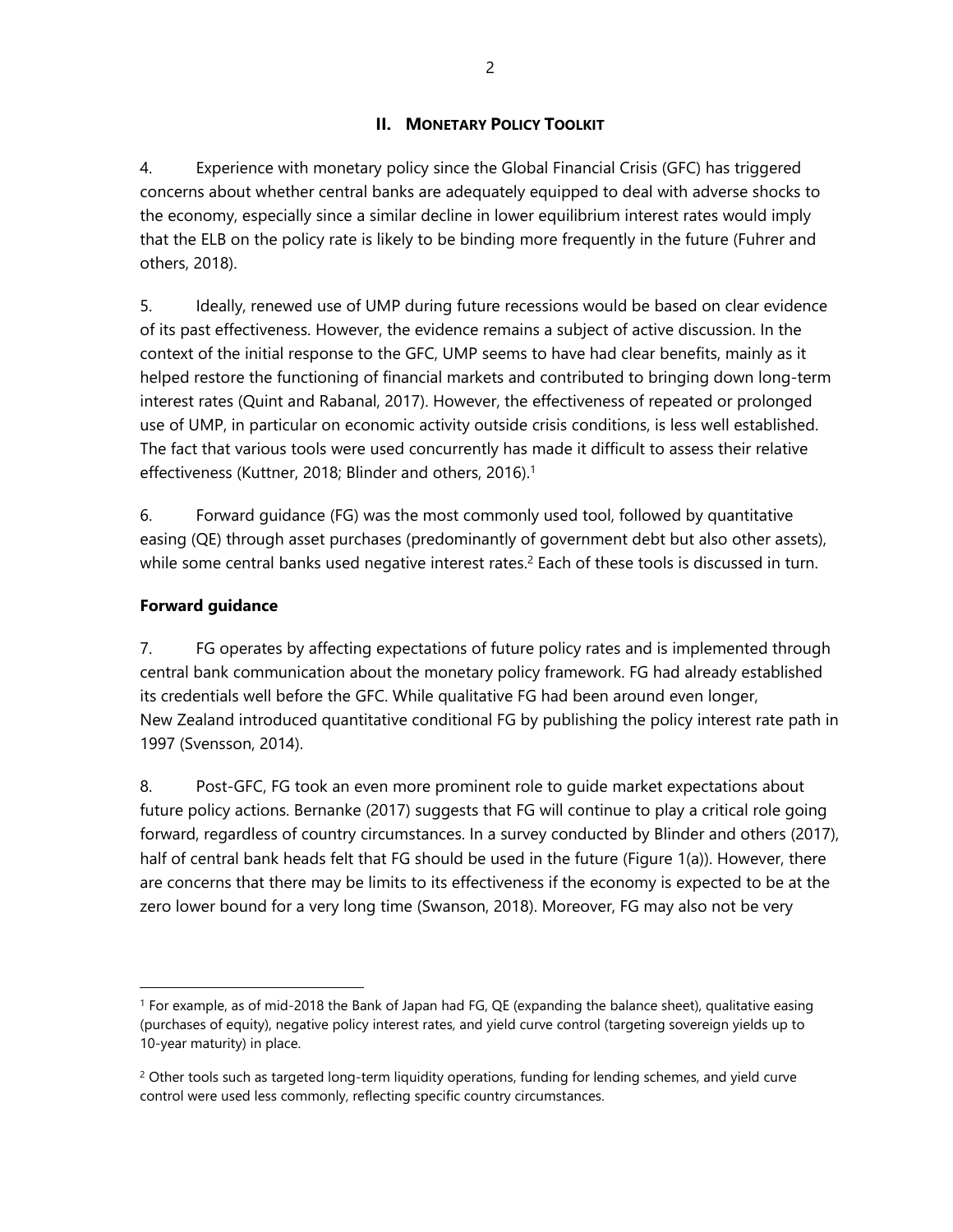**Figure 1. Forward Guidance and Its Role in the Future**  (Percent of responses) (a) Views on suitable future of forward guidance (b) Views on suitable type of future forward guidance Source: Blinder and others (2017). 0 10 20 30 40 50 60 70 80 Remain potential instrument Remain, but modified Be discontinued Too early to judge  $\blacksquare$  AE central bank heads  $\blacksquare$  Academics  $\theta$ 10 20 30 40 50 60 70 80 Calendar based Data based Purely qualitative None Other Too early to judge  $\blacksquare$  AE central bank heads  $\blacksquare$  Academics

effective in the event of a very adverse shock unless used in combination with additional instruments such as asset purchases to bolster credibility (Levin and others, 2010).

9. A key debate has been about whether FG should be time based, data based, or purely qualitative. Under a time-based approach, the central bank commits to a set of policies until a particular date is reached; under a data-based approach, the commitment is defined in terms of data (e.g., inflation) outcomes. Another overlapping distinction in the literature is whether FG is "Odyssean," reflecting a firm commitment by the central bank on future actions or "Delphic," reflecting a policy intention conditional on the future trajectory of the economy (Campbell and others, 2012). All forms of FG were tried in the aftermath of the GFC with central banks shifting over time in response to different challenges. Time-based FG—e.g., the U.S. Federal Reserve (Fed) in 2011, and the Bank of Japan (BoJ) in various episodes—entails a very strong commitment that could be useful to help shift public expectations in unusual circumstances without unduly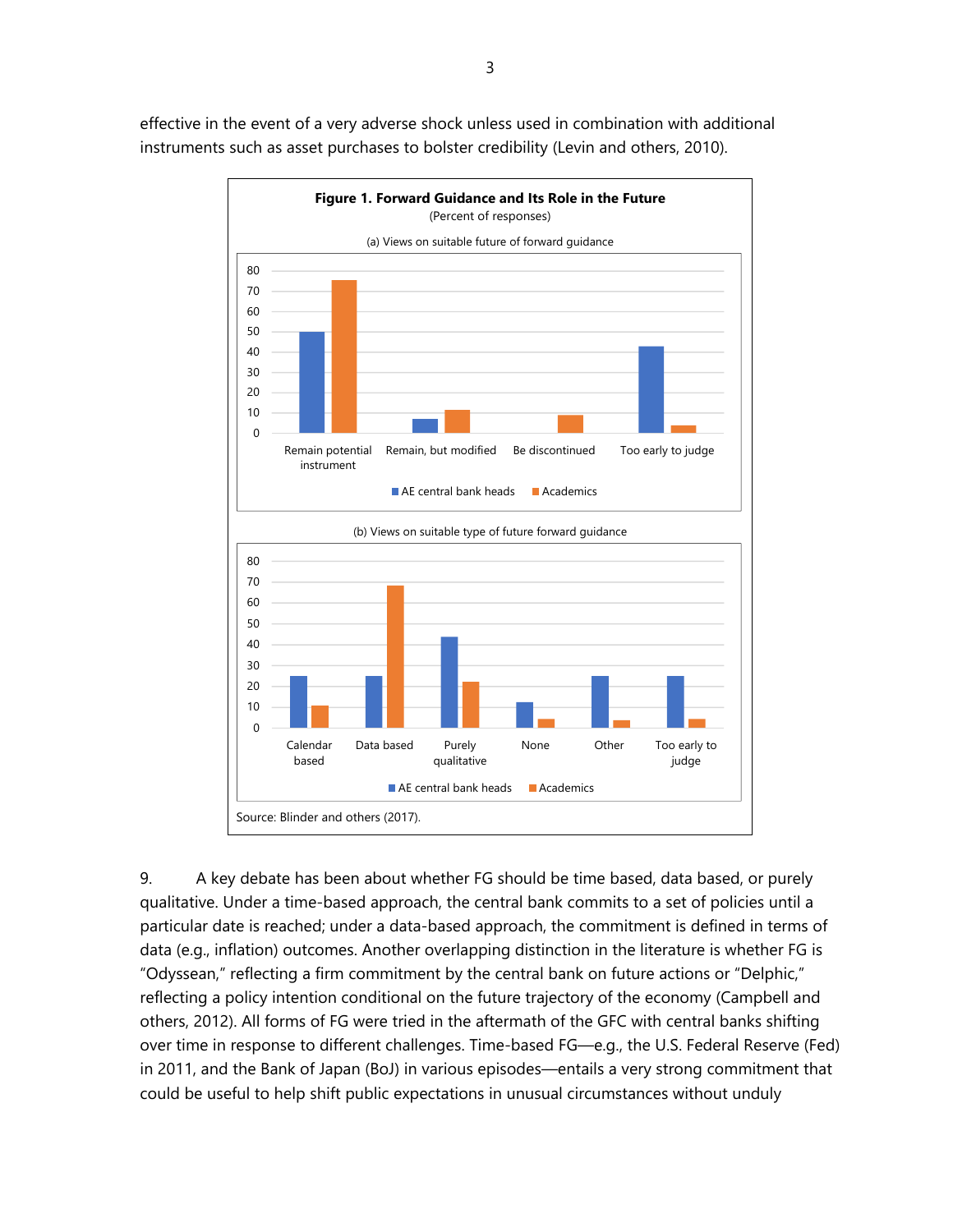restricting future central bank action (Williams, 2016). Nonetheless, it could run into a time consistency problem if subsequent economic developments require a deviation from the policy path to which the central bank committed. Simple data-based FG is easy to communicate but runs into a similar problem if the variable to which policy action is tied is not behaving in a manner consistent with achieving the central bank's stabilization objectives.<sup>3</sup> Coenen and others (2017) argue that FG is most effective when it is state (i.e., data-contingent), a view shared by academics and market analysts (Feroli and others, 2016). The survey of central bankers shows a preference for qualitative FG, though many also feel that is too early to judge which type is the most effective (Figure 1(b)).

10. The IMF was supportive of FG as an important component of the aggressive monetary easing in response to persistently weak economic conditions following the GFC. Staff also concluded that FG can be a "useful communications tool even in normal times" when central banks cannot communicate clearly their future strategies—for example when it proves difficult to fully specify the central bank reaction function—and suggested that such techniques could continue to be relevant in future cycles (Bayoumi and others, 2014). The same analysis also supported data-based FG over time-based announcements.

11. The IMF's modeling team has also long advocated and provided support for the use of data-based FG as an integral part of a state-of-the-art inflation-forecast targeting framework. It has actively offered technical assistance to central banks interested in applying this approach and produced evidence that it has been effective in countries that have adopted such a framework (see, e.g., Clinton and others, 2015; Pescatori, 2018; Jones, Kulish, and Rees, 2018).

#### **Quantitative easing through asset purchases4**

 $\overline{a}$ 

12. Conceptual work on QE has delineated three main channels through which it can lift economic activity and inflation. The first is through calming markets when they have become disorderly and illiquid. The second is through signaling: asset purchases could make central bank FG that policy rates would remain low for some time more credible. The third channel is the portfolio channel: the reduced supply of government bonds to the private sector lowers long-term risk-free interest rates and encourages purchases of other assets.

 $3$  This was apparent with the so-called Evans rule used by the Fed in 2012, which was too narrowly interpreted as a straight link of policy interest rates to the unemployment rate. Though very useful in getting policies pointed in the right direction, this approach proved untenable when the unemployment rate reached the specified level without putting pressure on prices. It was replaced by a more contingent, data-based FG with the policy rate to "depend on the economic outlook as informed by incoming data."

<sup>4</sup> This discussion does not cover the more radical policy options associated with "helicopter money"—for example, central bank balance sheet expansion through direct lending to the government to finance additional public spending.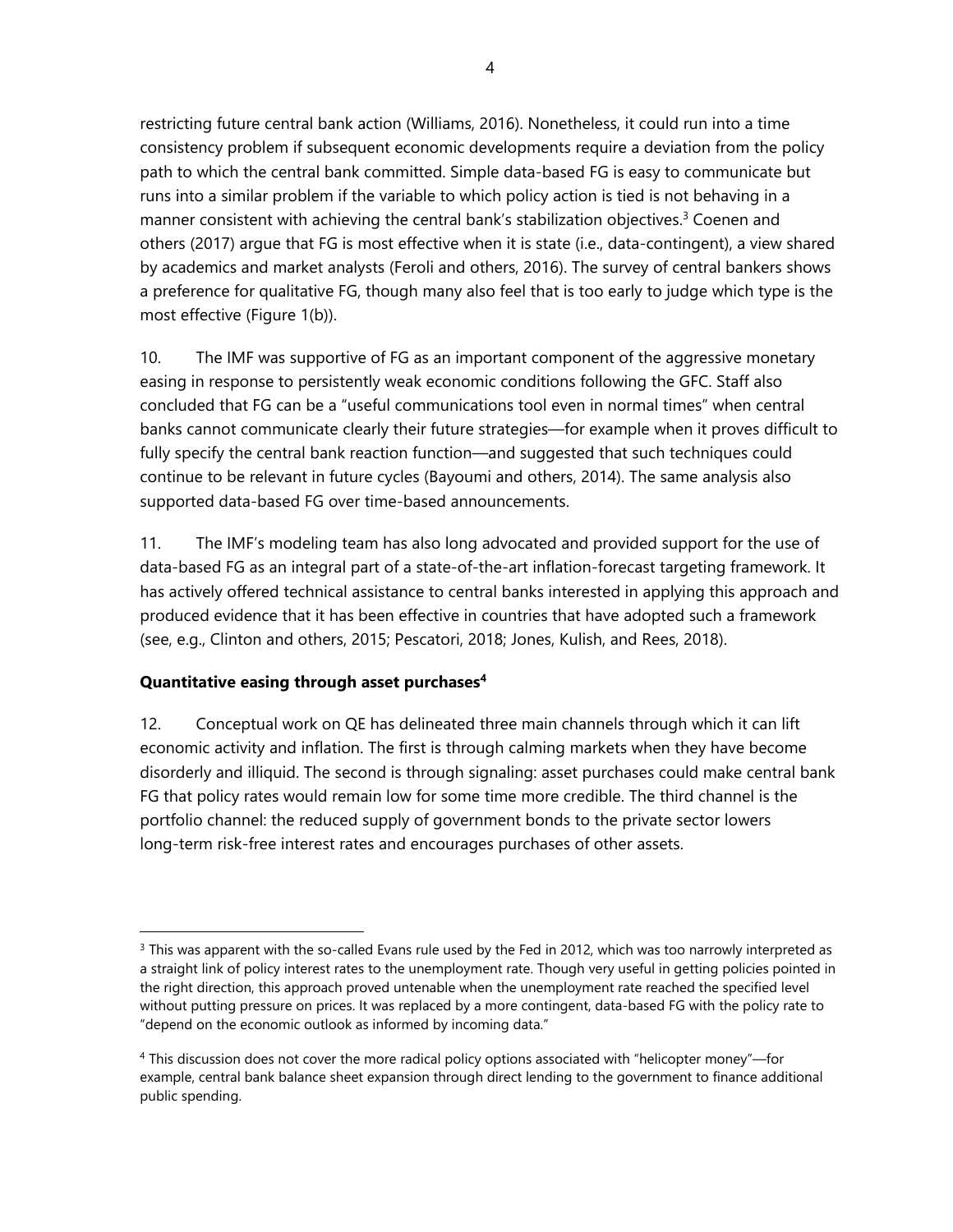13. There is a consensus that QE has been effective in lowering long-term interest rates, though the channels of transmission have proved difficult to disentangle, leading former Fed chair Bernanke to quip that "the problem with quantitative easing is that it works in practice, but it doesn't work in theory." The review by Ball and others (2016) concludes that the empirical literature is "remarkably consistent in pointing to the successful transmission of such programmes to long-term rates and asset prices." Kuttner (2018) concludes that QE did have a meaningful impact in the United States but notes the empirical difficulty of separating the effects of asset purchases from those of FG. Other open questions relate to the possibility of diminishing returns to asset purchases (Goodhart and Ashworth, 2012), the merits of rule-based approaches to asset purchases (Kuttner, 2018), and the interaction between central bank balance sheet policies and government debt management operations. On balance, both central bankers and academics believe that asset purchases will remain a potential tool for UMP in future downturns (Figure 2).

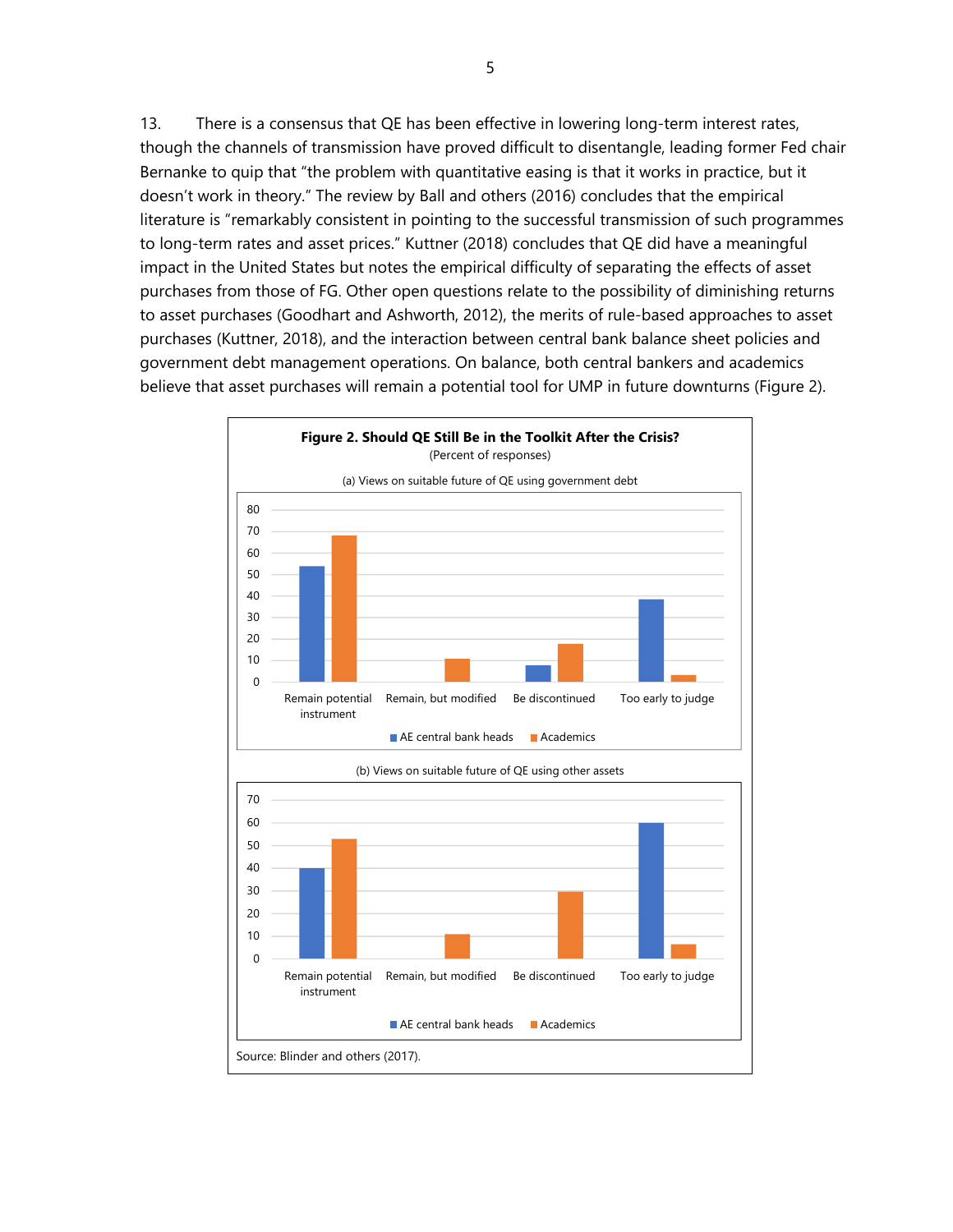14. The IMF's work has generally concluded that QE lowered interest rates but found the impact on economic activity and inflation more difficult to pin down. As noted earlier, the IMF's Policy Paper "Unconventional Monetary Policies—Recent Experience and Prospects" concluded that asset purchases had "significantly lowered long-term yields, especially following early announcements, at the peak of domestic market turmoil" (IMF, 2013). It also suggested that this fall in yields had benefited growth and price stability, while admitting that these findings were less clear cut than those about the impact on yields "owing to lags, unstable relations among variables and unresolved … counterfactuals." The paper did not discuss whether UMP should be used in future downturns. Bayoumi and others (2014) also did not take a strong position on whether asset purchases should be used in the future. But the IMF has continued to be supportive of the use of asset purchases, particularly in the case of Japan, and has urged a gradual and cautious exit in other countries. Dell'Ariccia, Rabanal, and Sandri (2018) conclude that—in the euro area, Japan, and the United Kingdom—UMP "likely had beneficial effects on macroeconomic variables such as real GDP growth and price stability, although these are more difficult to model and measure" than the impact on long-term yields.

#### **Negative policy interest rates**

15. While many advanced economies followed Denmark's lead in 2012 to cut policy interest rates below zero, a number showed reluctance, in part because of operational concerns (see Ball (2019) and Honohan (2019) for country case studies). In part reflecting this experience, central bankers on balance feel that it is too early to judge whether negative interest rates will remain a tool even though the strong majority consider it likely that policy rates near zero will remain a potential instrument (Figure 3). For the United States, Bernanke (2017) argues that negative policy rates could work under certain circumstances but that further analysis is needed on practical and legal issues and specific features of the structure of the financial system (e.g., prevalence of money market funds) before it could be applied. The European Central Bank (ECB) has generally been positive about its experience with negative policy rates, but emphasizes that their adoption was complementary to its asset purchase program and that there are limits to this policy tool (Cœuré, 2016). The BoJ's implementation of negative policy rates led to some surprises-—e.g., a flattening of the yield curve rather than the intended steepening, a decline in money market trading, and a public backlash—emphasizing the need for adequate technical preparation and good communication with the public.

16. It is generally accepted that there are limits to how negative policy rates can go. These limits arise not just from the opportunity cost of holding cash but also because of the pressure on bank profitability when negative rates drop below a threshold (Brunnermeier and Koby, 2016). Banks have been reluctant to pass on negative rates to retail customers and have attempted (and thus far largely succeeded) to make up for the incomplete pass-through by raising fees, while central banks have helped by introducing schemes such that the negative rate applies at the margin but not on average deposits at the central bank. Still there are limits to how far such approaches can go to protect bank profitability. Finally, there is a general concern that negative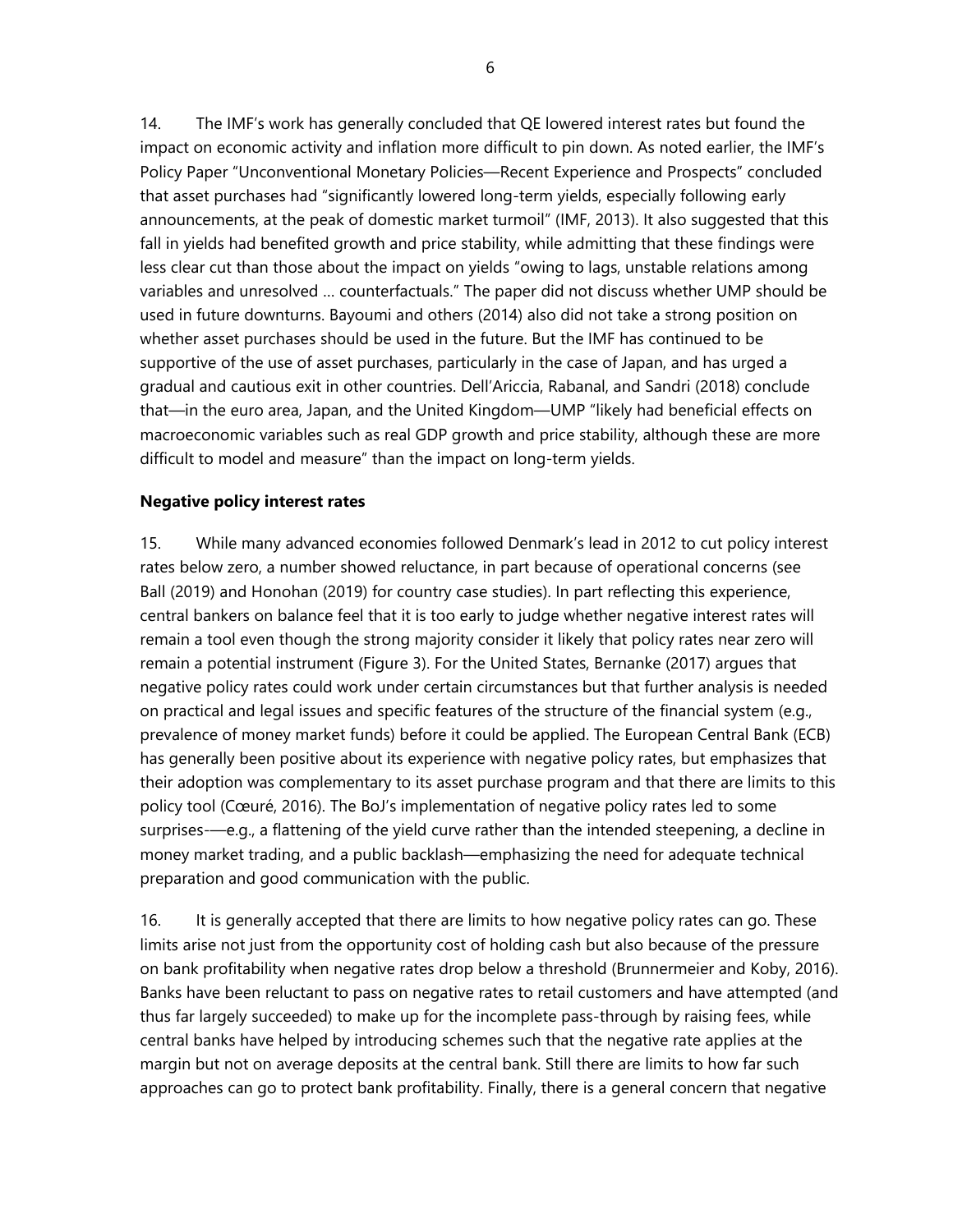interest rates when in place for a long time could contribute to financial instability. While there does not yet seem to be significant evidence of excessive risk-taking specifically on account of negative policy interest rates, some research finds that banks with ample deposits have started to lend to riskier borrowers after the ECB adopted negative interest rates (Heider, Saidi, and Schepens, 2018).



#### 17. In April 2016, the IMF published a blog co-authored by its Financial Counsellor stating:

"we support the introduction of negative policy rates by some central banks given the significant risks we see to the outlook for growth and inflation. Such bold policy action is unprecedented, and its effects over time will vary across countries … Although the experience with negative nominal interest rates is limited, we tentatively conclude that overall, they help deliver additional monetary stimulus and easier financial conditions,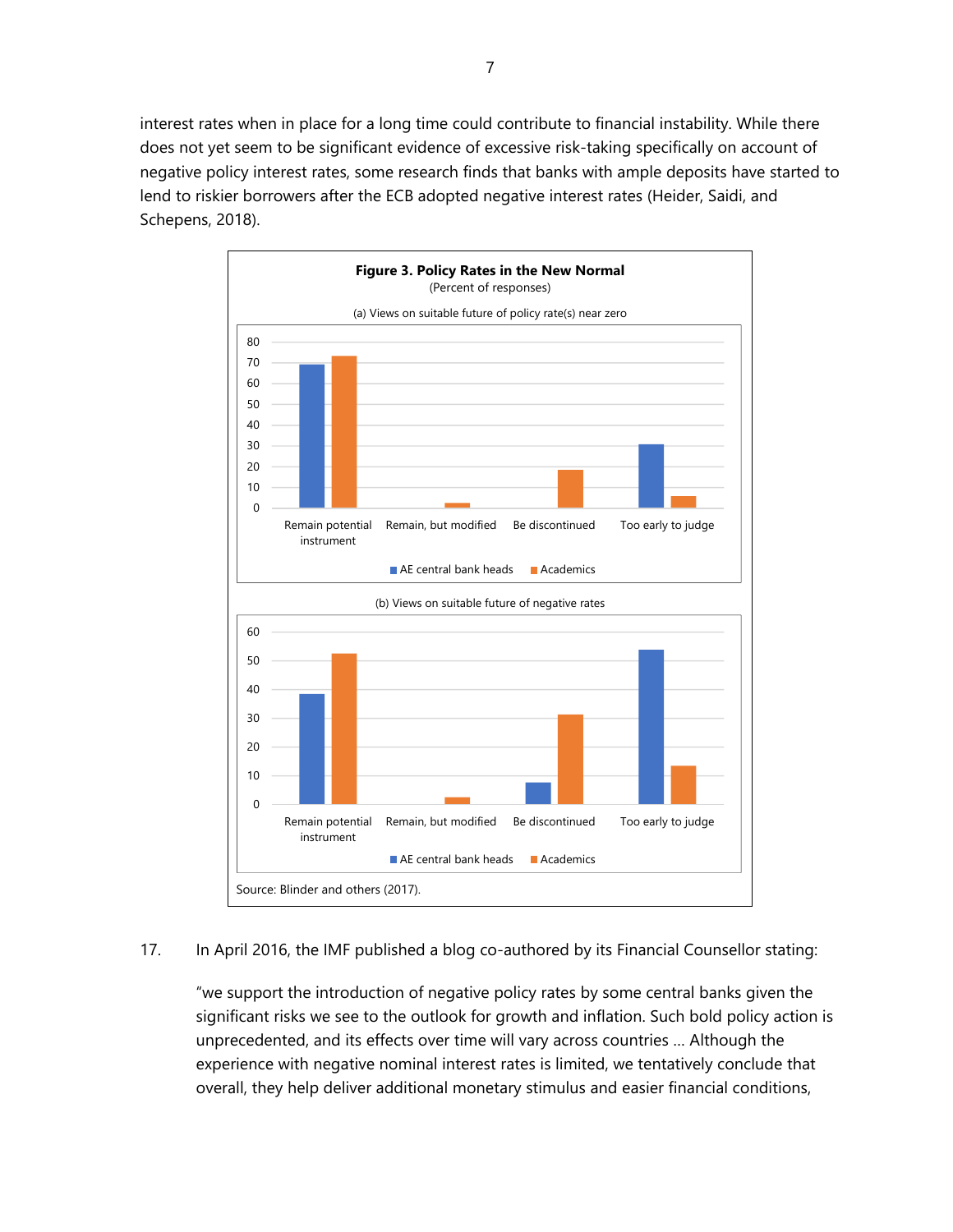which support demand and price stability. Still, there are limits on how far and for how long negative policy interest rates can go" (Viñals, Gray, and Eckhold, 2016).

18. The IMF's 2017 Policy Paper "Negative Interest Rate Policies—Initial Experiences and Assessments" provided a fuller survey of experience and concluded that countries that implemented negative policy rates saw an easing in financial conditions, with transmission to money market rates and bond yields working well (IMF, 2017; see also Jobst and Li, 2016, on negative interest rate policies in the euro area specifically). However, the transmission to deposit and lending rates appeared more limited than in the case of conventional monetary policy because constraints on bank pass-through. The IMF also noted that the ultimate effect of negative interest rate policies on inflation and output was hard to discern and tended, in the medium run, to hurt bank profitability.<sup>5</sup> The paper suggested that "pushing policy interest rates much further below … was untested and politically controversial" and, while not ruling out use of negative interest rates in future, concluded that "further work is needed to analyze the impact of NIRPs and compare its effects with other monetary policy instruments."

#### **III. MONETARY POLICY FRAMEWORK**

19. Before the GFC, there was broad consensus among central banks around a flexible inflation-targeting approach, with some suggesting that its adoption was one of the contributors to the "Great Moderation"—the period of low and stable inflation that preceded the crisis. Since the GFC, questions have arisen about whether the monetary policy framework needs to be modified, with the main proposals being to raise the inflation target, introduce a target range, or move to a level target for prices or nominal GDP.<sup>6</sup> More radical voices have also entered the debate and attracted considerable attention.7

 $\overline{a}$ 

<sup>&</sup>lt;sup>5</sup> Staff analysis shows that since Japan introduced the policy in 2016, banks with business models that were more exposed to negative interest rates increased their credit and took on more risk compared with other banks (Hong and Kandrac, 2018).

 $6$  Central banks have been active in this debate. For example, the Fed is conducting an extensive review in 2019 of how it formulates, conducts, and communicates monetary policy, including by listening to a "wide range" of stakeholders on how to improve its policy approach. Options include raising the inflation target, choosing a range rather than a narrow target, or targeting nominal GDP. Fed Vice Chair Clarida raised the possibility of having strategies to reverse past misses of the inflation objective. Similarly, the Bank of Canada is debating monetary policy framework issues as part of its 2021 Inflation-Target Renewal, focusing on whether there are alternatives to inflation targeting and public policies to support the monetary policy framework (Poloz, 2016; Wilkins, 2018).

 $<sup>7</sup>$  For example, Modern Monetary Theory (MMT) has recently received wide attention for its claim that a</sup> government can pay for goods and service using money creation, and that inflation can be controlled by taxation and bond issuance. This approach has been strongly resisted by mainstream economists (e.g., Krugman, 2019). In Congressional testimony, Fed Chair Powell judged the main pillars of MMT as incorrect and mentioned that monetary policy will be more effective at tackling inflation than fiscal policy.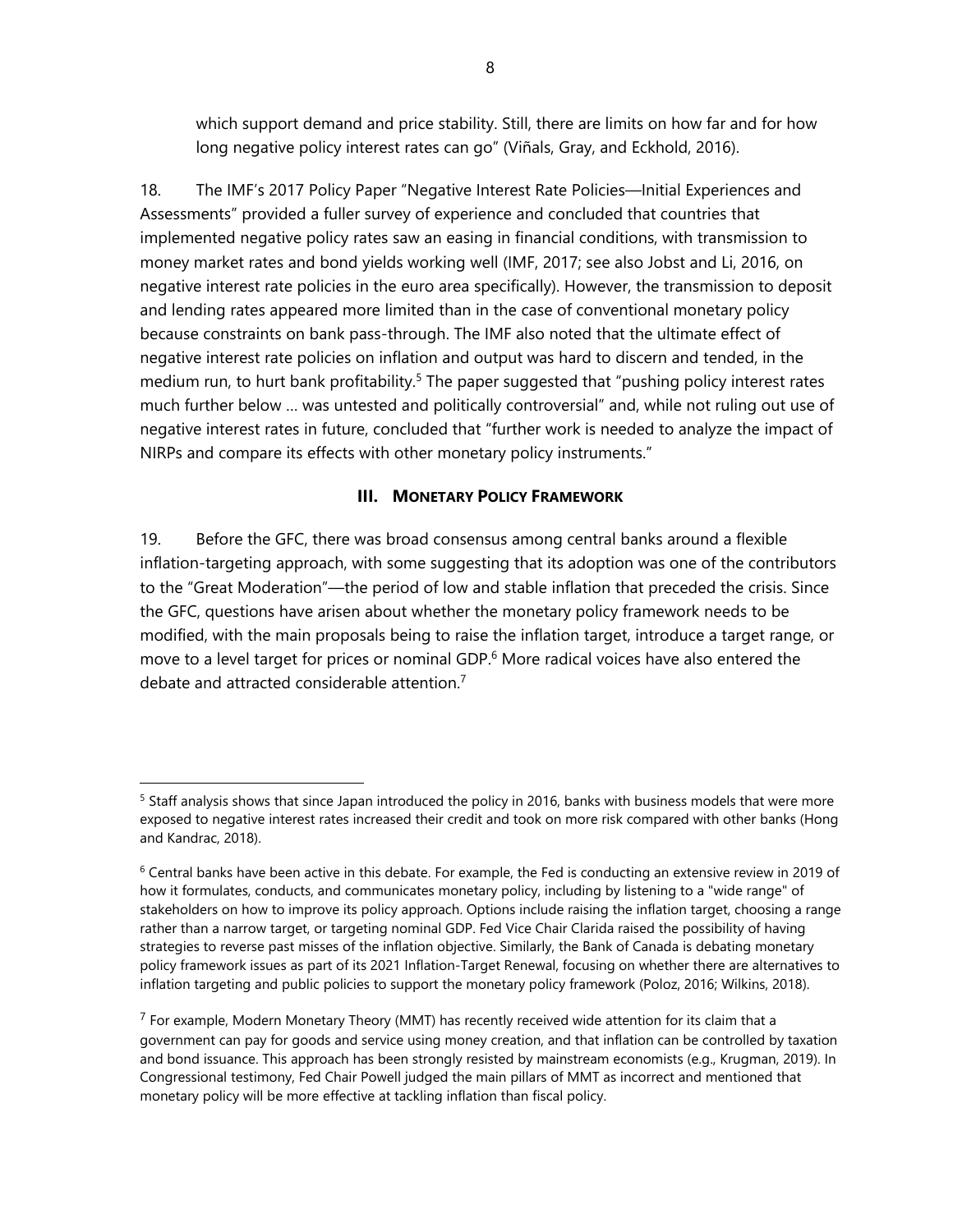#### **Altering inflation targets**

 $\overline{a}$ 

20. If neutral interest rates are now indeed lower than before, increasing the inflation target could be a logical step to reduce the probability that policy rates encounter their ELB. In the academic debate, analysis from a welfare perspective finds that lower inflation is preferable (Schmitt-Grohé and Uribe, 2011). At the same time, however, academics and some former policymakers focusing on stabilization of output under adverse conditions have argued forcefully for a higher inflation target to provide more room for monetary policy to act (Krugman, 2014; Summers, Wessel, and Murray, 2018). These views are corroborated to some extent by simulations with large-scale macroeconomic models in situations where effective UMP tools are not available or feasible or when the neutral rate is negative or close to zero (Dorich and others, 2018).

21. Notwithstanding the conceptual arguments, practitioners have raised concerns about the practical question of how a higher target could be achieved in a stable, credible, and politically acceptable manner (Summers, Wessel, and Murray, 2018). The conceptual benefits of a higher target depend on the credibility of the higher target, which could be doubtful after a period of below-target inflation, as observed in many advanced economy central banks in recent years. Moreover, changing the inflation target could itself undermine the credibility of central banks, with possible detrimental effects on anchoring long-term inflation expectations. Mishkin (2011) believes that it would be more difficult to stabilize inflation at higher levels. Raising the target would also likely encounter substantial resistance from many elected officials and members of the public (Bernanke, 2018).

22. A less radical proposal would be to introduce a target range for the inflation rate rather than a point target. Such a shift could be beneficial because of its emphasis on symmetry around the midpoint and increased flexibility for monetary policymakers. Dudley (2018) emphasizes that a range could be viewed as a more realistic objective than a point target, given that actual inflation will very rarely be at the target even if central banks pursue an optimal policy. A range would convey a message of elevated concerns of the central bank to outcomes outside the target range. A drawback would be that inflation expectations may be less well anchored and continue to respond to changes in actual inflation (Freedman and Laxton, 2009).

23. The experience with changing inflation targets is mixed. New Zealand managed to increase its inflation target without major difficulties.<sup>8</sup> However, it should be noted that it did so gradually, first in 2002 by altering the midpoint of a target range and subsequently in 2012 by adding an explicit reference to the target midpoint. The motivation was to better anchor inflation expectations and reduce the need for frequent adjustments in the policy rate in response to shocks. Inflation expectations increased immediately and significantly at all horizons (Lewis, 2016). The experience of Japan was less favorable. The BoJ raised its inflation target from

<sup>8</sup> The inflation target was set initially to 0–2 percent and shifted to 0–3 percent in 1996, 1–3 percent in 2002, and 1–3 percent with a focus on the 2 percent target midpoint in 2012. See also Wadsworth (2017).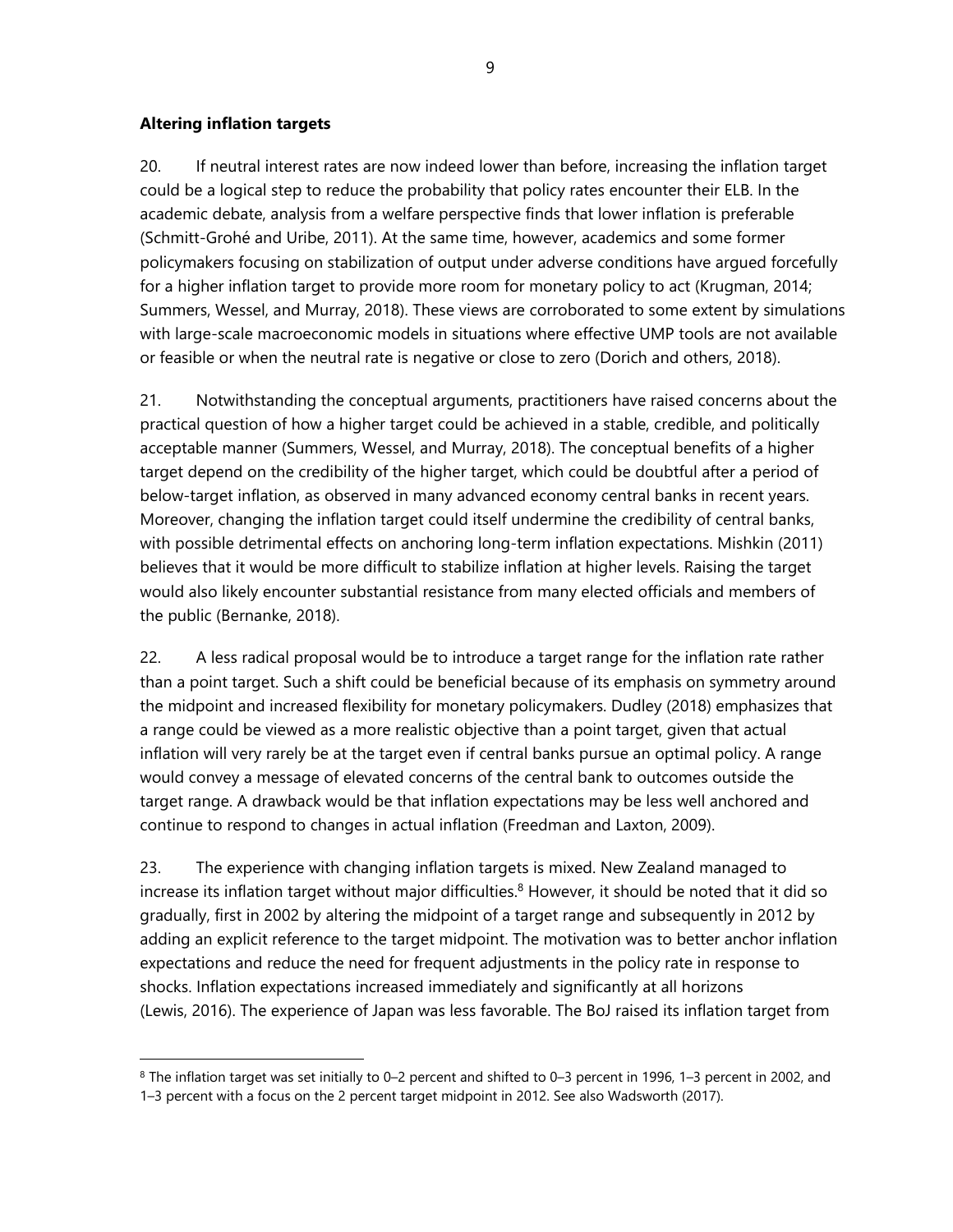1 percent to 2 percent in 2013 as part of the broader shift to a more expansionary monetary policy at that time. However, inflation expectations responded only partially and remained well below the target 5 years after its adoption, which could be ascribed to the limited credibility of the central bank and the limited impact of its announcements on financial conditions (see Cecchetti and Schoenholtz, 2016; De Michelis and Iacoviello, 2016; and Ball, 2019). Alternatively, the slow or incomplete response in inflation expectations may have been due to their adaptive nature in light of a long history of low actual inflation.

24. IMF researchers discussed the pros and cons of moving to a higher inflation target quite early on (Blanchard, Dell'Ariccia, and Mauro, 2010). This discussion was part of an attempt to "rethink" macroeconomic policy after the crisis and intended to flag issues that would need consideration, but this particular suggestion elicited quite an adverse response from the central banking community, concerned about potential impact on central bank credibility. Bayoumi and others (2014) took a more conservative line, arguing that there are considerable risks to central bank credibility from raising the inflation target that make it "a difficult option for advanced economies." The IMF's broad operational guidance argues for changing inflation objectives only in the context of a systematic and transparent review of the monetary policy framework.

## **Adopting a price-level or nominal GDP path target**

25. With inflation rate targets, central banks do not fully make up for past episodes of below-target inflation. A credible price-level target would convince economic agents that, in the event of underperformance, policy rates would be lower, and inflation be higher than target in the future, which could influence expectations in a manner that leads to a stronger outlook for economic activity. Simulations for the United States indicate that commitments mimicking price-level targeting, if feasible, could significantly alleviate ELB constraints (Kiley and Roberts, 2017). Recently, Bernanke (2017) suggested adopting temporary price level targeting when at the lower bound, while Yellen (2018) supported a "lower for longer" or "make-up" strategy. Nominal GDP level targets are similar to price-level targets though they may be more robust to supply shocks while being more vulnerable to issues related to revisions to GDP data.

26. The merits of moving to price-level targeting at all times are less clear, however (Hatcher and Minford, 2014). Credible level targeting could work relatively well for demand shocks, but it may be less helpful in the face of supply shocks, especially when they are temporary. Reacting to such shocks could introduce unnecessary volatility and even episodes of deflation. In response, proposals have been floated for temporary price-level targeting (Bernanke, 2017) or average inflation targeting over some period (Dudley, 2018). In its five-year policy review, the Bank of Canada (BoC) analyzed but rejected a move to price-level path targeting (BoC, 2016).

27. IMF researchers have been open to the possibility of moving from inflation targeting to nominal GDP or price-level targeting but have been skeptical about the benefits of such moves compared with using a state-of-the-art inflation-targeting framework (Blanchard, Dell'Ariccia, and Mauro, 2013; Bayoumi and others, 2014). In particular, like other critics of this approach, they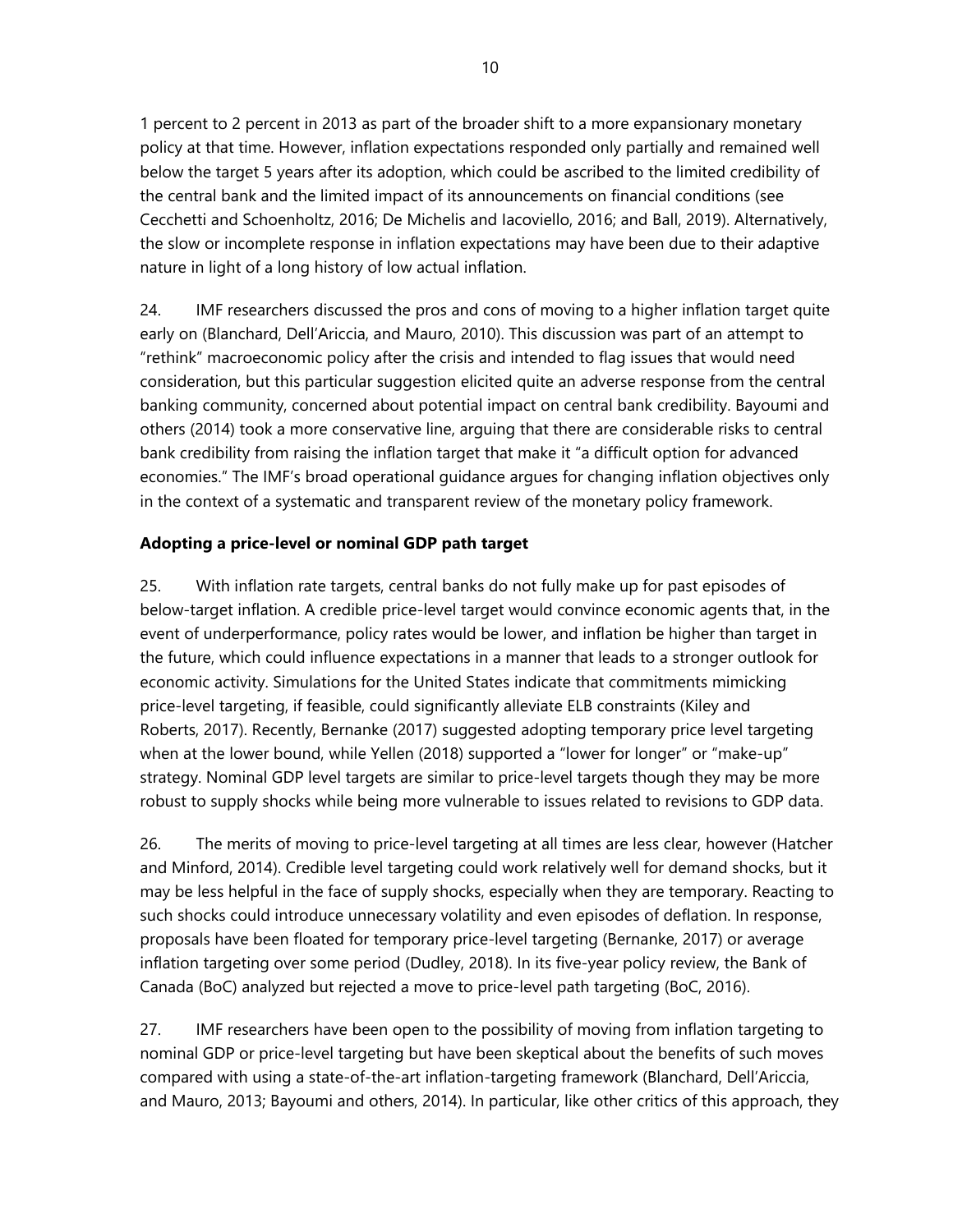see difficulties for the central bank to establish a transparent and credible commitment to such a policy framework, which would in turn undermine its rationale and effectiveness. In recent work, the IMF has remained a strong supporter of flexible inflation targeting (Adrian, Laxton, and Obstfeld, 2018).

#### **IV. CENTRAL BANK GOVERNANCE**

28. Prior to the GFC, there was a broad consensus on the role of central banks and their governance. Economic research and experience had demonstrated the value of central bank independence and a transparent targeting approach for delivering good economic performance, particularly in terms of inflation (Taylor, 2016). For most central banks, the achievement and maintenance of price stability became the primary objective, and sometimes the single objective stated in their mandates. The appointment process and terms of employment of central bankers were structured to give them operational independence to meet their objectives. In exchange for independence, the central bank was to be held accountable through a variety of mechanisms, involving the publication of statements following monetary policy meetings, press conferences, minutes and other transcripts documenting the evolution of discussions underlying monetary policy decisions, testimonies and reports to the legislature, as well as recurrent oversight by supervisory boards.

29. The GFC expanded the role of central banks along several dimensions, in the process attracting considerable criticism of central banks and generating some challenges to their independence (Figure 4). First, the crisis made it hard to maintain a clean separation between the goals of price stability and financial stability. While the debate continues about whether maintaining financial stability should be explicitly added to central bank mandates or become a shared mandate among a group of public institutions, central banks cannot avoid paying attention to financial stability issues. Second, central banks had to step into the breach by providing lender of last resort support to institutions, markets, and even governments. While liquidity support against secure collateral to safeguard the functioning of the financial system has always been a key central bank task, the scale at which it was provided during the crisis and the possible fiscal consequences ran the risk of it becoming politicized (Blinder and others, 2016). And third, even in the pursuit of the primary objective of price stability, some central banks may have taken a liberal interpretation of their legal authority in the context of recourse to unconventional monetary policies such as asset purchases, leading to the concern that central banks were crossing the line into the realm of fiscal policy, without the necessary political accountability.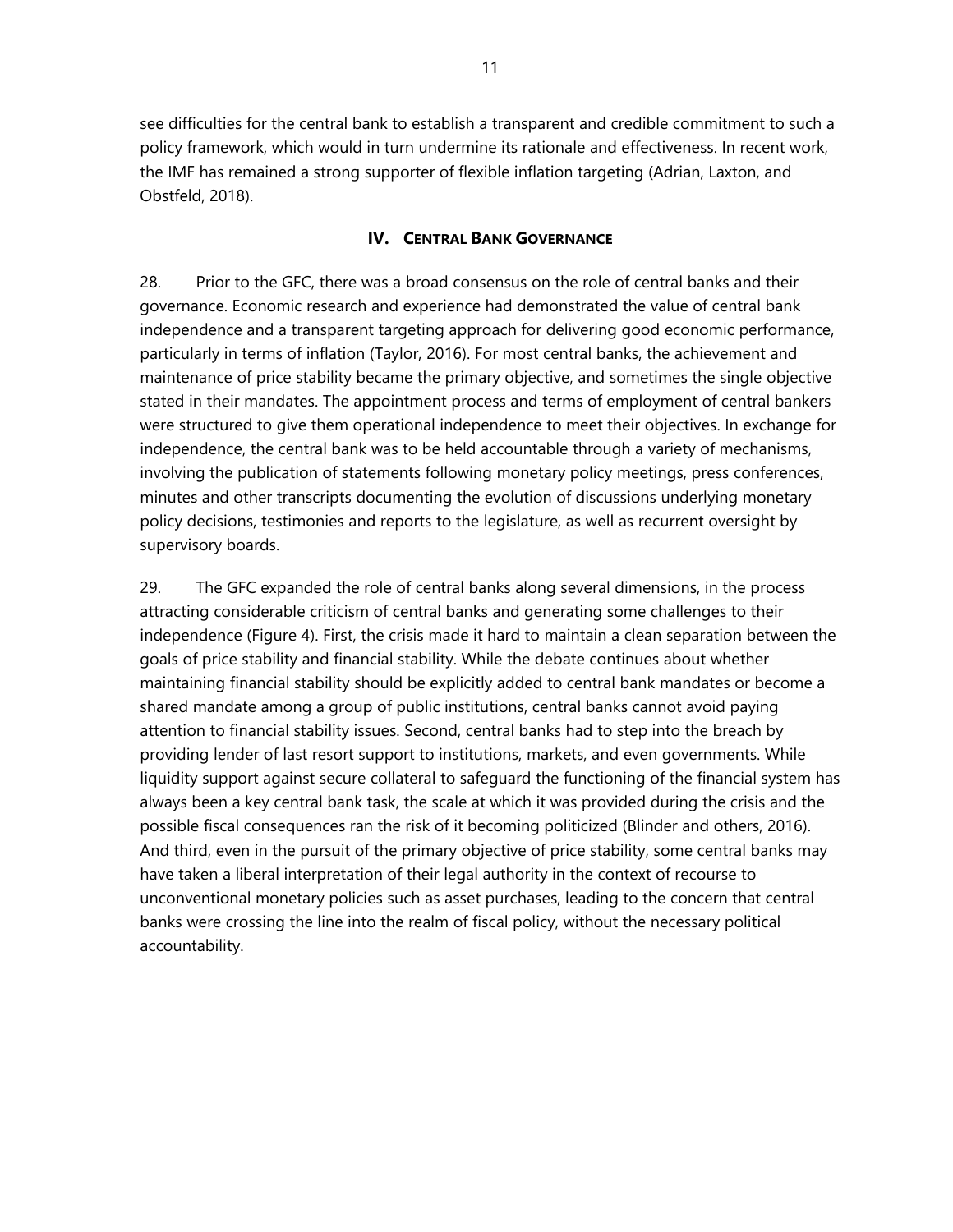

30. Central bankers have agreed that strengthening transparency and accountability is essential to preserving their democratic legitimacy and independence (Powell, 2018; Cœuré, 2018b; Poloz, 2018). How to do so remains quite unsettled, with many different views expressed:

- At one end of the spectrum lies the view that the reinforcing of transparency and accountability requires a return to a narrow interpretation of the central bank's role, lest it undermine the principle of democracy (Weidmann, 2018).
- Others argue that while a broader role should be maintained, central banks' pursuit of their mandates should become more rules based, with the decisions of the central bank vetted by the legislature (Taylor, 2016). Still others see a more complex trade-off between independence and accountability, as central banks are likely to have acquired more tools permanently (Balls, Howard, and Stansbury, 2018).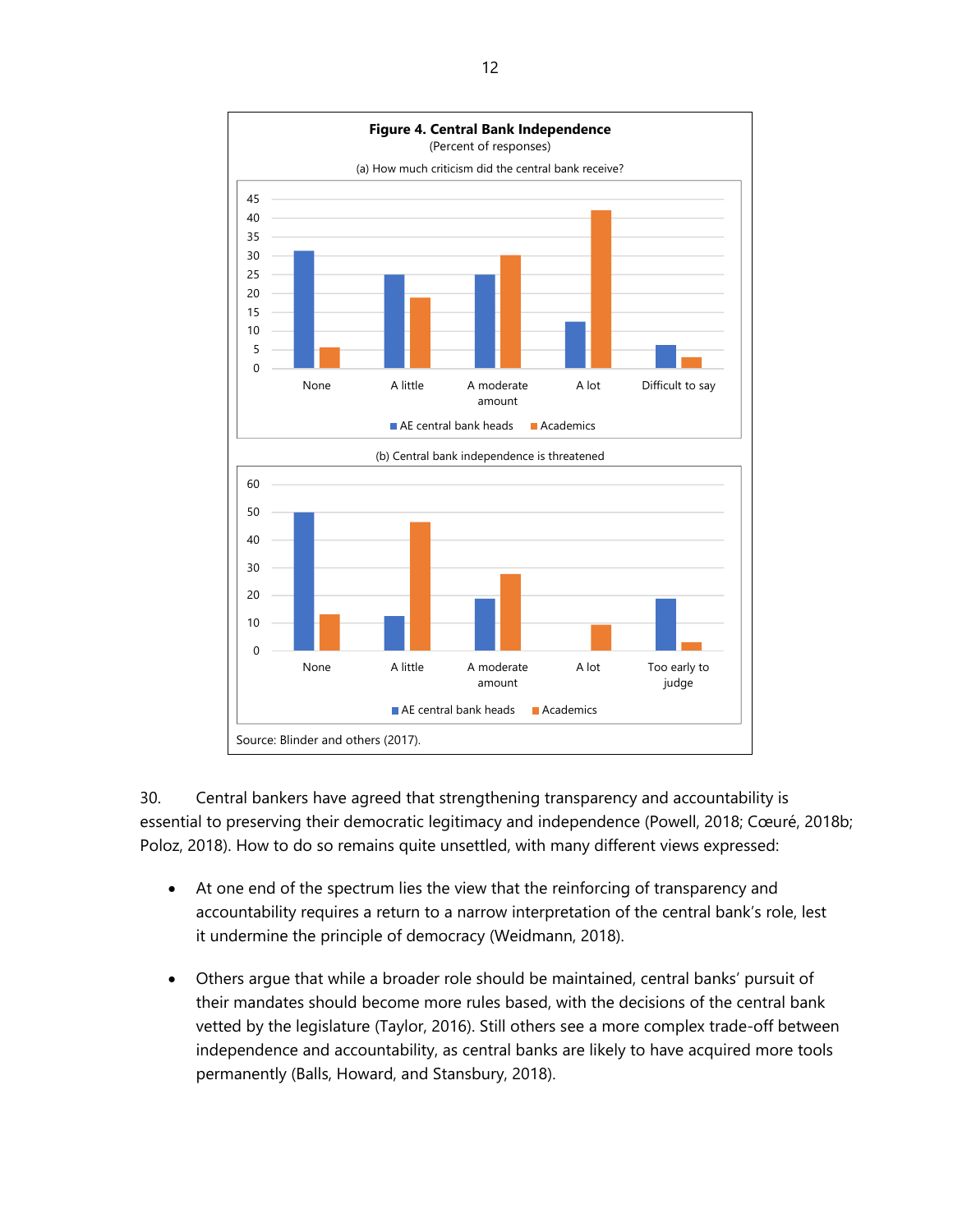Some authors have emphasized the need for multilayered decision-making to address such trade-offs. Archer and Levin (2017) suggest that short-term tactical decisions should be made autonomously by central banks, making the transparency and accountability of the monetary policy committee a critical component of central bank effectiveness and independence. Monetary policy decisions should be made by a diverse committee of experts who have individual accountability to elected officials to strengthen robustness of decisions and guard against group think. They further advocate regular consultations with elected officials on the key elements of the monetary policy framework, including its objectives, tools, operating procedures, decision-making process, and public communications (e.g., along the lines of the five-yearly reviews of the inflation-control target of the BoC). Publication of regular monetary policy reports explaining the rationale for decisions, the prospective policy path, and contingency plans for risk mitigation could also strengthen transparency and accountability.

31. In 1999, the IMF drew up a Code of Good Practices on Transparency in Monetary and Financial Policies which noted that "good governance calls for central banks and financial agencies to be accountable," particularly where they have been granted a high degree of autonomy. The IMF has since noted that expanded mandates for central banks complicate accountability and challenge independence; it sees scope for greater oversight over new central bank responsibilities (notably financial stability) while protecting the independence of narrowly defined monetary policy decisions (Bayoumi and others, 2014). The IMF also views transparency and accountability as paramount to safeguard the operational independence of central banks, which in turn it sees as critical for achieving price stability (IMF, 2015).<sup>9</sup>

## **V. CENTRAL BANK DIGITAL CURRENCY**

32. The recent introduction of virtual currencies and the gradual decline in use of paper currency have led to considerable interest about whether central banks should issue their own digital currencies, and the implications for monetary policies. While acknowledging design and implementation challenges that would need to be addressed, researchers have observed that widespread use of CBDC would have the potential to alleviate the constraints placed by the lower bound on policy rates (Bordo and Levin, 2017; Prasad, 2018; Rogoff, 2015). The interest rate on CBDC could become the policy interest rate, which could be moved into negative territory if desired to add monetary stimulus, diminishing the need for other UMP tools, in particular quantitative easing (Levin, 2017).

33. Some central banks are actively considering issuing CBDC, including the Riksbank and the Eastern Caribbean Central Bank, and research on the pros and cons is underway at several

 $\overline{a}$ 

<sup>&</sup>lt;sup>9</sup> Monetary and Capital Markets Department, Legal Department, and Finance Department are in the process of drafting a Board paper on central bank governance post GFC.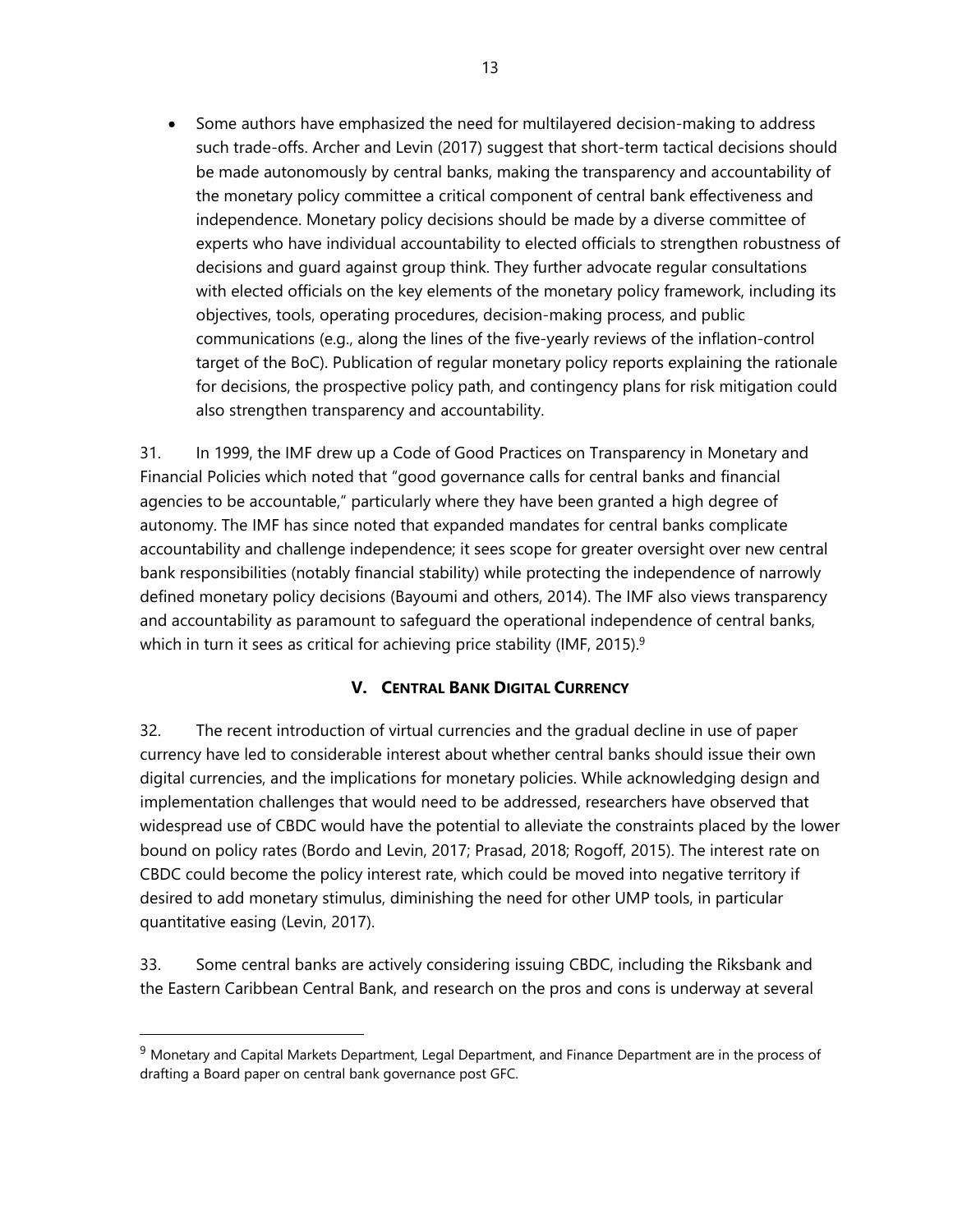others (e.g., Norges Bank, 2018). Central banks facing a rapid decline of the use of printed cash are most favorably disposed to adopting CBDC (CPMI, 2018; IMF, 2018). Others, including the major central banks (BoE, BoJ, ECB, Fed) emphasize that adoption of CBDC is unlikely in the short term for technological and political reasons.<sup>10</sup> While they accept that in theory CBDC could diminish the need for other UMP tools, they see a need for more research to assess whether the ELB would be circumvented in the presence of CBDC, how much power there is in negative nominal interest rates, and how complex issues such as who should have access to the central bank balance sheet are to be resolved (Wilkins, 2017). Research by central banks recognizes the scope for CBDC to improve monetary policy effectiveness, provided some conditions are met (Fung and Halaburda, 2016), though skepticism about the net benefits of CBDC remains (Brainard, 2018; Cœuré, 2018a).

34. A number of monetary policy experts see good arguments for a proactive approach in studying the possible adoption of CBDC by central banks, though skepticism remains in some corners. Bordo and Levin (2019) call for central banks to move expeditiously in considering CBDC and investigating its logistical and technical details. They demonstrate "how CBDC could transform all aspects of the monetary system and facilitate the systematic and transparent conduct of monetary policy." In their view, CBDC could serve as a virtually costless medium of exchange, secure store of value, and stable unit of account if it were account based and interest bearing. Davoodalhosseini (2018) demonstrates that CBDC can be welfare enhancing. However, Cecchetti and Shoenholtz (2018) are concerned about the potentially systemic implications for financial intermediation of the use of CBDC. They see an increased risk of bank runs and political challenges for central banks particularly in relation to the features of the CBDC accounts. In response, Kumhof and Noone (2018) show that the risk to financial intermediation and bank runs in particular can be addressed by adopting a set of core principles for CBDC, including limits to the on-demand convertibility of bank deposits into CBDC.

35. The IMF has done considerable technical work on CBDC and has generally been forward leaning on suggesting the potential in this area, while also recognizing risks. Following earlier staff work on the introduction of electronic currency to eliminate the ELB (Agarwal and Kimball, 2015) and the prospects for virtual currencies (He and others, 2016), a recent Staff Discussion Note explores design options, the risks to financial integrity, and the implications for monetary policy of CBDC (Mancini-Griffoli and others, 2018). The paper states that CBDC is

-

 $10$  Mark Carney stated at the Riksbank 350<sup>th</sup> anniversary conference devoted to "The role of central banks in the past, present and future" on May 25, 2018, that he was open-minded about the prospect of CBDC "though we do not see this as a near term prospect." BoJ Deputy Governor Masayoshi Amamiya stated in a lecture "The Future of Money" at the Japan Society of Monetary Economics on October 20, 2018, that Japan had no plans to issue a digital currency, citing the widespread use and popularity of physical cash. On July 26, 2018, ECB President Draghi said that the ECB had no plan to issue a digital currency because the underlying technology was still fragile, and the use of physical cash remained high. Fed Vice Chair Quarles expressed concerns that a CBDC "that's held widely around the globe could be the subject of serious cyberattacks and could be widely used in money laundering and terrorist financing" and could also derail private sector plans to enhance their own digital payment systems (November 30, 2017).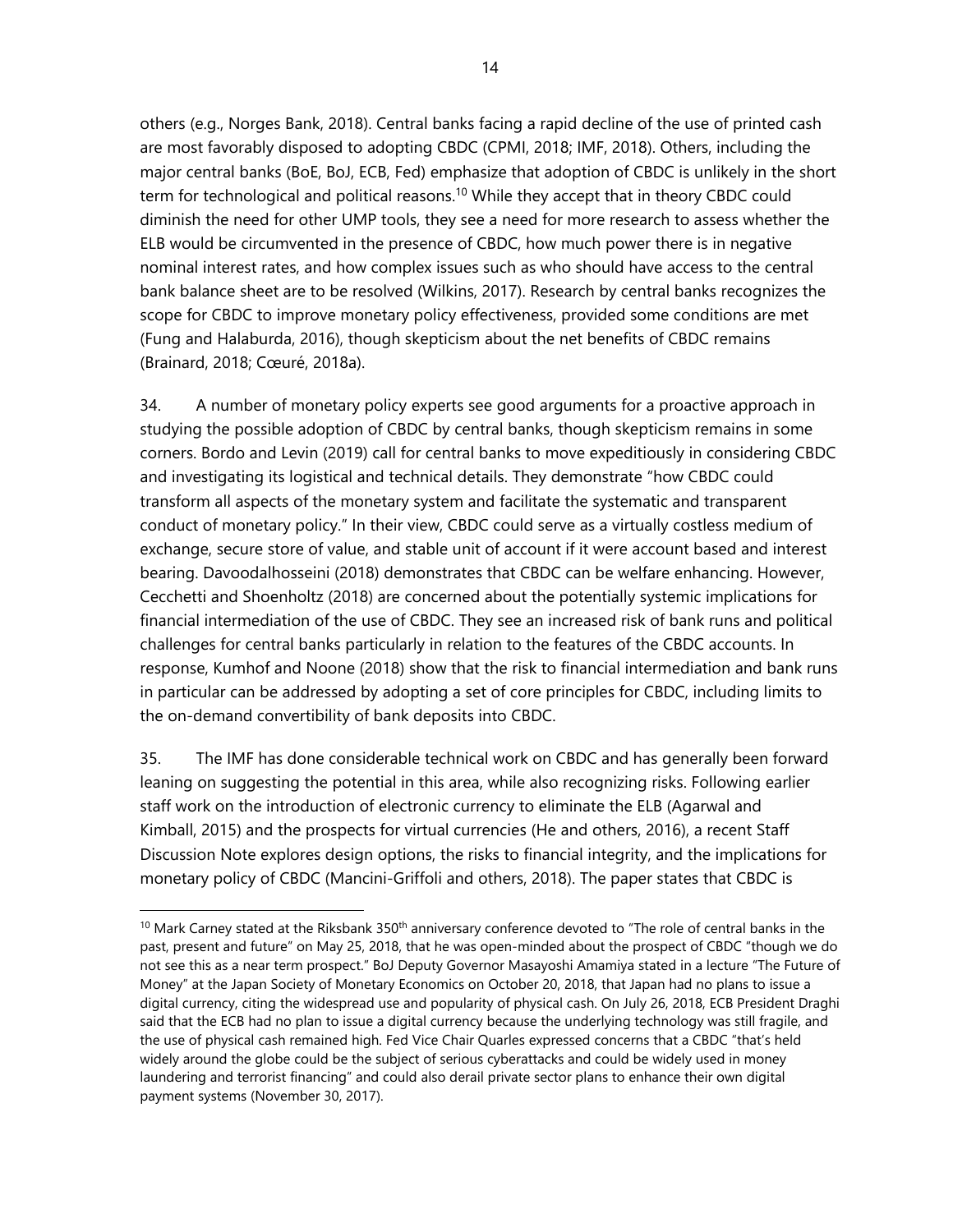unlikely to affect monetary policy transmission significantly but could strengthen it if it spurs greater financial inclusion, while alleviation of the lower bound on interest rate policy would occur only with constraints on the use of cash. While the paper concluded that there is "no universal case for CBDC adoption as yet," IMF management has appeared to be more open to "investigate it further, seriously, carefully, and creatively" (Lagarde, 2018).

#### **VI. ASSESSMENT AND RECOMMENDATIONS**

36. The Fund has contributed to the debates on frontier central banking issues. It periodically put together useful surveys of the literature helpful for informing the membership of the shifting debate on the future of central banking. However, on many issues the Fund has not provided clear guidance, and the Fund's own contributions to extending the frontier of the profession's thinking has been quite limited overall. While recognizing that this is a field that is evolving quickly, making it hard to draw firm conclusions or promote clear guidance, stepped up engagement on frontier central bank issues would help the Fund be better prepared to advise its member countries on monetary policy challenges they are likely to face. The Fund's mixed record in providing value-added advice to countries engaged in UMP over the past decade—shown in the advanced economy country case studies for the evaluation—underlines this point. With exit from UMP incomplete but a softening of the economic cycle already lurking and a real possibility that recourse to UMP will again become necessary in the foreseeable future, a sense of urgency should accompany this engagement.

37. *On the monetary policy toolkit:* For the IMF to provide valuable advice to member countries on the optimal monetary policy response to future downturns, it needs to carry out its own analytic work on these issues or be prepared to take clear positions based on a deep understanding of the analytic and empirical work done by others and its review of the cross-country evidence. On this basis, an update of IMF staff's 2013 policy paper on the experience with UMP would be useful, with the update setting out the IMF's views on the considerations or principles that should govern the future use on UMP. As part of this, the IMF should assess whether and under what circumstances UMP was effective in stabilizing the economy over the past decade (rather than accepting the central bank consensus that it was) and which tools were most effective under which circumstances (rather than just accepting that they all can be effective in some circumstance but without being specific).

38. *On monetary policy frameworks:* The IMF has weighed the pros and cons and appears largely to favor the status quo: "in many ways, the monetary policy framework should stay the same" (Bayoumi and others, 2014). The IMF still backs a flexible inflation-targeting framework while recognizing that "other intermediate objectives such as financial and external stability may have to play a greater role than in the past."

39. *On central bank governance:* While central banks are aware of the need to strengthen their credibility though increased transparency and accountability, the IMF as a neutral third party looking across different areas of policymaking is in a good position to develop best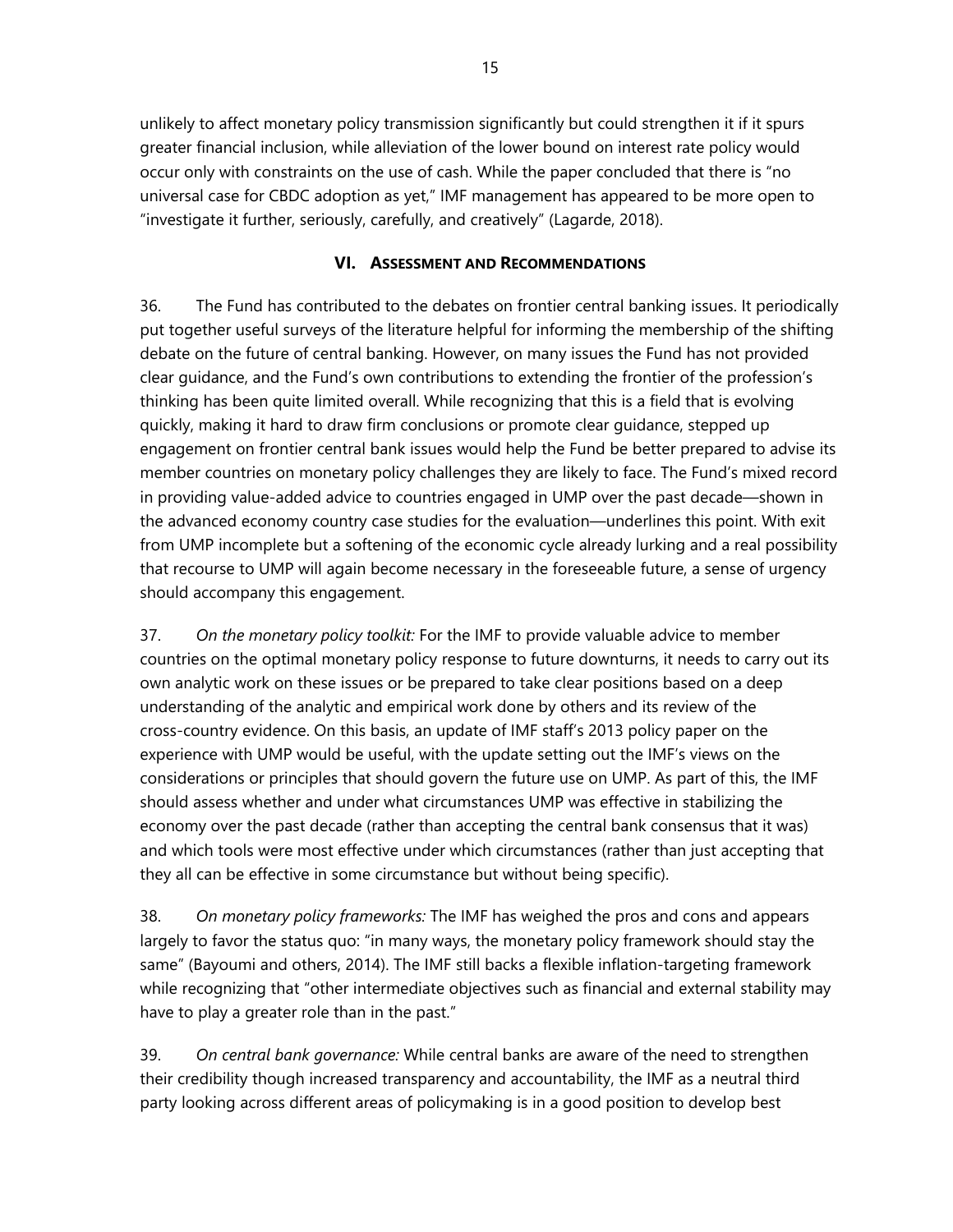principles and practices in this area and to disseminate findings across the broader membership. In this context, particular attention could be paid to ways to ensure adequate political accountability for the pursuit by central banks of their UMP.

40. *On central bank digital currency:* This is a fast-moving issue on which Fund management, which has been portrayed in the media as encouraging central banks to explore the adoption of CBDC, appears to have been more forward leaning than staff's analysis of the pros and cons. The Fund guidance and leadership on this issue can be quite influential given the deep disagreement within the central banking community itself on the feasibility of CBDC, making it important that the Fund stay at the cutting edge of developments rather than in reactive mode.

41. In sum, the IMF should be an active contributor to the healthy debate among central bankers and monetary policy experts on the challenges facing central banks. Establishing a small group of top monetary policy experts with a clear mandate to investigate these issues and contribute to the policy debates at a cutting-edge level would help to achieve this end. The Fund has many prominent economists but only a few are among the profession's top monetary policy experts and the most visible IMF work has been in areas other than monetary policy (Annex 1). While not in a position to push the analytic frontier on all issues, the IMF is ideally placed to provide an unbiased perspective through its assessment of the solutions being proposed and its review of cross-country experience. It can also provide a counterweight to the risks of group think among central bankers, bringing a broader governance perspective. And developing a stronger reputation and capacity as thought leader would raise the value added and influence of IMF advice in individual country cases. Accomplishing this task will require deliberate effort, as the IMF has had a tendency to be a follower of the consensus in central bank circles, only occasionally attempting to move it (e.g., on raising inflation targets) or play an active role in shaping it (e.g., on avoiding "leaning against the wind" and developing macroprudential tools instead as the first line of defense against financial stability risks).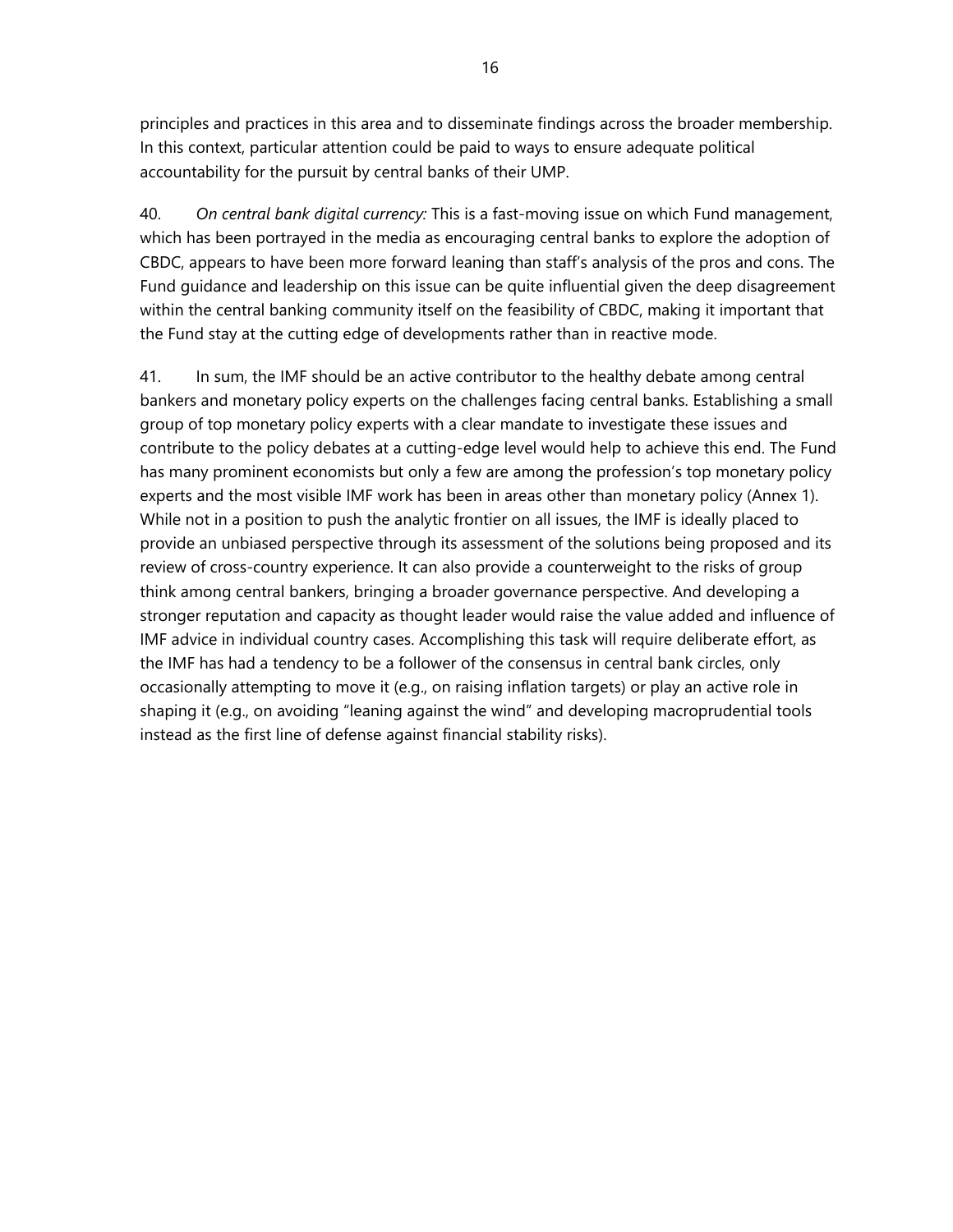## **ANNEX 1. IMF EXPERTISE ON MONETARY POLICY ISSUES: SOME EVIDENCE FROM ANALYSIS OF CITATIONS AND DOWNLOADS**

The Research Papers in Economics (RePEc) website provides information on downloads and citations for papers written by nearly 50,000 economists across over 7000 institutions. Drawing on this information, RePEc provides a list of the top authors in the field of monetary policy (Table A.1). This list of 258 experts has only 9 Fund economists, roughly the same number as the much smaller Bank for International Settlements (BIS). Almost half of these top monetary policy experts are no longer at the Fund.<sup>1</sup>

While the Fund has about 50 economists who are listed among the profession's top economists—based on a commonly used index provided by RePEc—monetary policy expertise does not loom large in this group. Nor does the pipeline of top authors over the past 10 years contain many economists who would be considered monetary policy experts. Google Scholar provides further confirmation of the paucity of monetary policy expertise at the Fund. On this website, authors list the fields of their expertise; presumably authors who consider themselves monetary policy experts would rank that field high among their chosen fields. Of the 190 Fund staff who chose to create a Google Scholar page with their publications, only 20 chose monetary policy as a field of expertise and only five chose monetary policy as their top field of expertise.

Over the past decade, the Fund has conducted some very influential and highly cited research (Table A.2). Four papers on inequality and three papers on fiscal policy make the list. The three remaining papers do have some connection with monetary economics. The 2010 paper on "Rethinking Macroeconomic Policy" floated the idea of raising the inflation target to 4 percent, as part of a broader discussion of an array of macroeconomic policy issues. The other two papers discuss the choice of monetary policy instruments in the context of a more general analysis of how to handle volatile capital flows.

The IMF generally ends up at the top of the list of *institutions* based on research rankings but that partly reflects its larger size. Figure A.1 shows the relationship between the number of authors registered with RePEc and the institution's ranking.<sup>2</sup> The regression line shows the estimated nonlinear relationship between size and ranking. It appears that the IMF is "punching below its weight" as it places well above the regression line, in contrast with the BIS. $3$ 

 $\overline{a}$ 

<sup>1</sup> For this list, an IMF economist is defined as someone who spent a majority of time at the IMF over the past decade. Hence, the current Economic Counsellor is not included.

 $2$  This is an updated version of a chart in Allen, Bean, and De Gregorio (2016).

 $3$  Such data must be interpreted with caution since the majority of IMF economists have largely operational as opposed to research roles.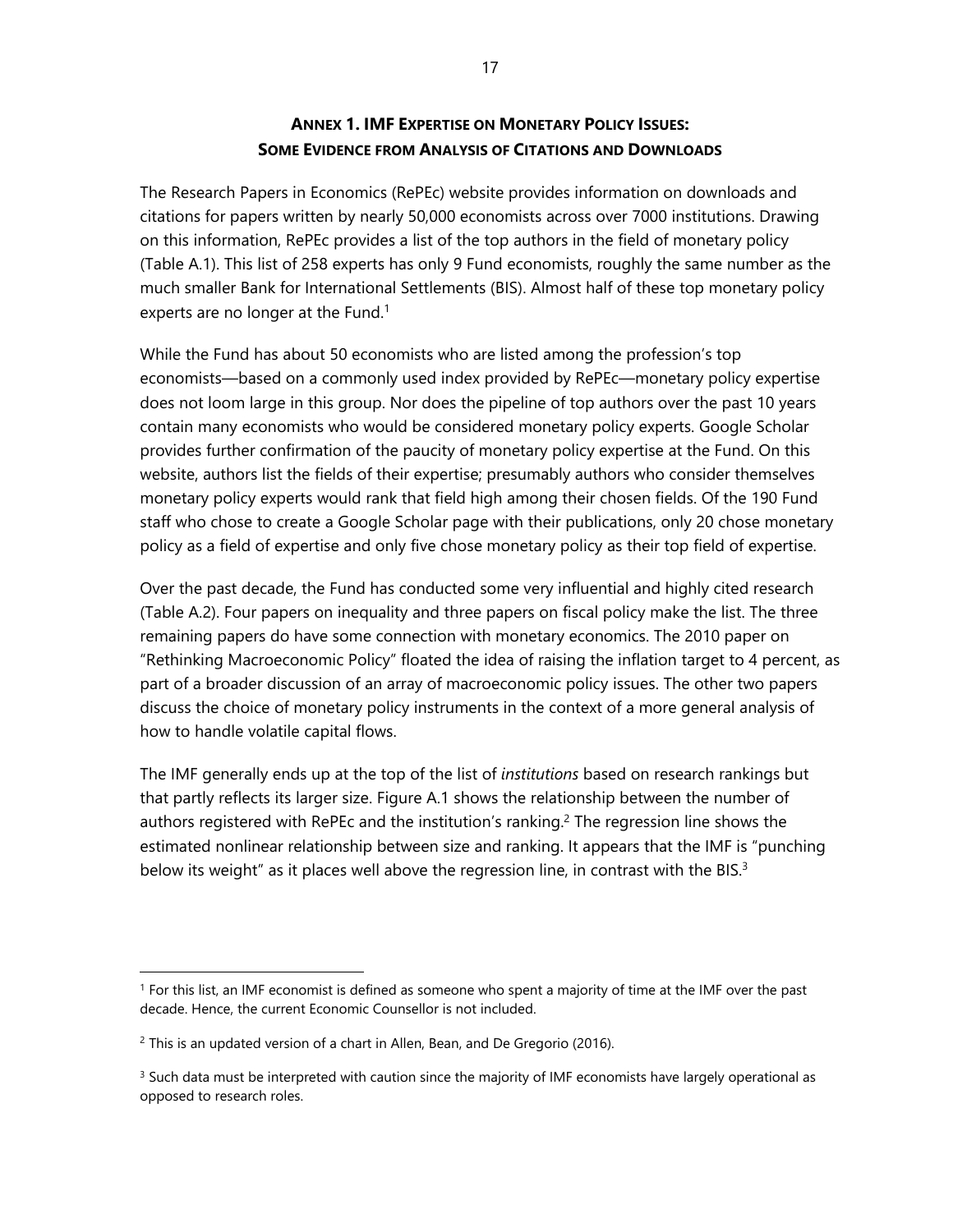| (italicized names indicate authors no longer at the IMF) |                     |  |  |  |
|----------------------------------------------------------|---------------------|--|--|--|
| Rank                                                     | Author              |  |  |  |
| 7                                                        | Maurice Obstfeld    |  |  |  |
| 41                                                       | Olivier J Blanchard |  |  |  |
| 159                                                      | Atish Ghosh         |  |  |  |
| 199                                                      | Tobias Adrian       |  |  |  |
| 228                                                      | Jonathan Ostry      |  |  |  |
| 230                                                      | Douglas Laxton      |  |  |  |
| 231                                                      | Tamim Bayoumi       |  |  |  |
| 247                                                      | Pau Rabanal         |  |  |  |
| 253                                                      | Michael Kumhof      |  |  |  |

Source: RePEc.

 $\sqrt{ }$ 

| Paper                                              | <b>Citations per Year</b> | Year of (initial)<br>publication | <b>Field</b>               |
|----------------------------------------------------|---------------------------|----------------------------------|----------------------------|
| Rethinking Macroeconomic Policy                    | 202                       | 2010                             | Macroeconomic Policy       |
| Redistribution, Growth and Inequality              | 194                       | 2014                             | Inequality                 |
| <b>Fiscal Multipliers</b>                          | 174                       | 2012                             | <b>Fiscal Policy</b>       |
| Neoliberalism: Oversold?                           | 145                       | 2016                             | Inequality                 |
| Causes of Inequality                               | 132                       | 2015                             | Inequality                 |
| Capital Inflows: Role of Controls                  | 99                        | 2010                             | International<br>Economics |
| Two Targets, Two Instruments?                      | 86                        | 2016                             | International Economics    |
| Inequality and Growth: Two Sides of the Same Coin? | 74                        | 2012                             | Inequality                 |
| <b>Fiscal Fatique</b>                              | 63                        | 2009                             | <b>Fiscal Policy</b>       |
| Fiscal Policy for the Crisis                       | 50                        | 2009                             | <b>Fiscal Policy</b>       |

# **Table A.1. IMF Authors Among Top 10 Percent**

 $\overline{\phantom{a}}$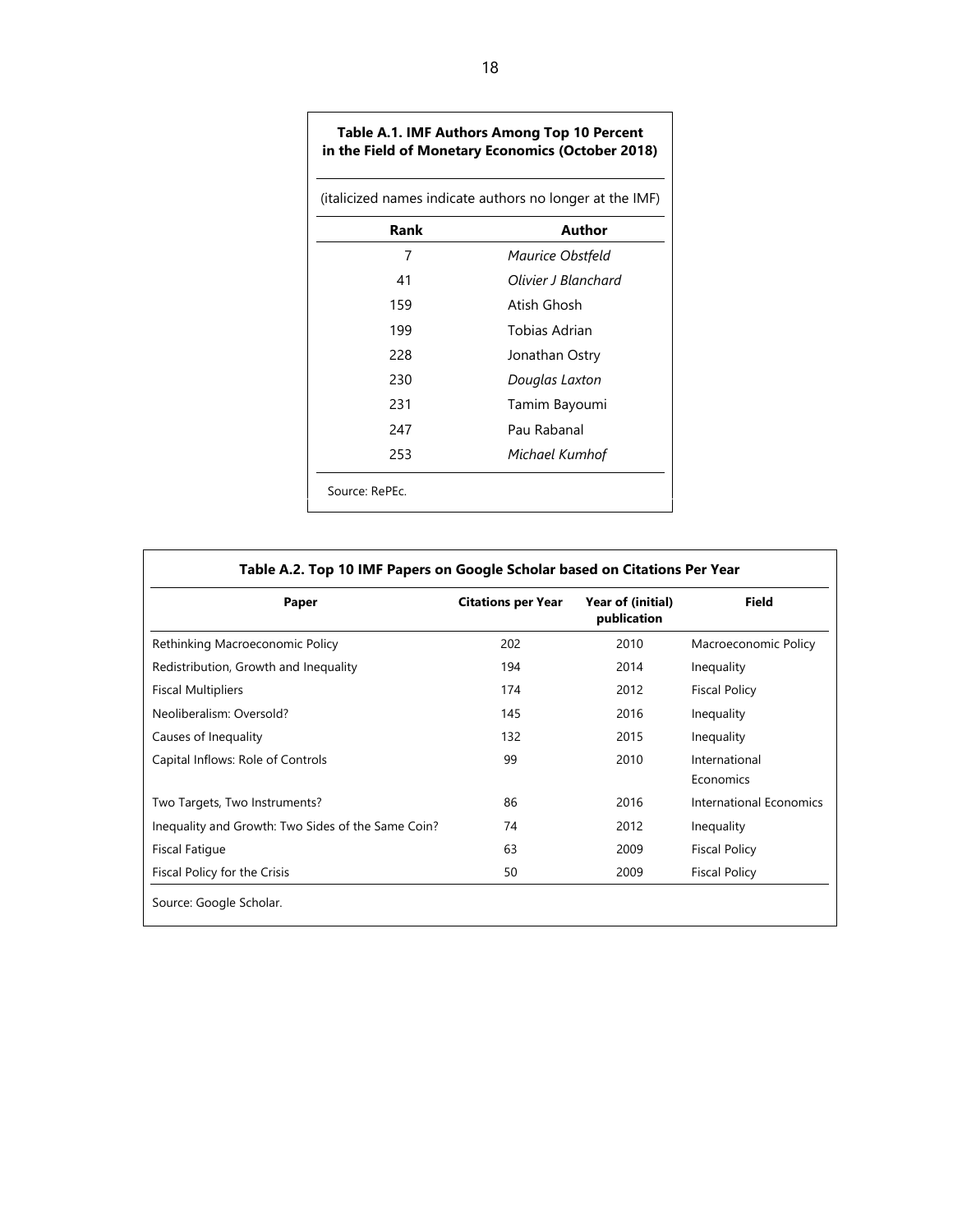

Source: Based on data from RePEC.

Note: Bank of Canada (BoC), Deutsche Bundesbank (DB), Banco de la Republica de Colombia (BRC), Dnb (de Nederlandsche Bank), Schweizerische Nationalbank (SNB), Česká Národní Banka (CNB), Türkiye Cumhuriyet Merkez Bankası (TCMB), Oesterreichische Nationalbank (OeNB).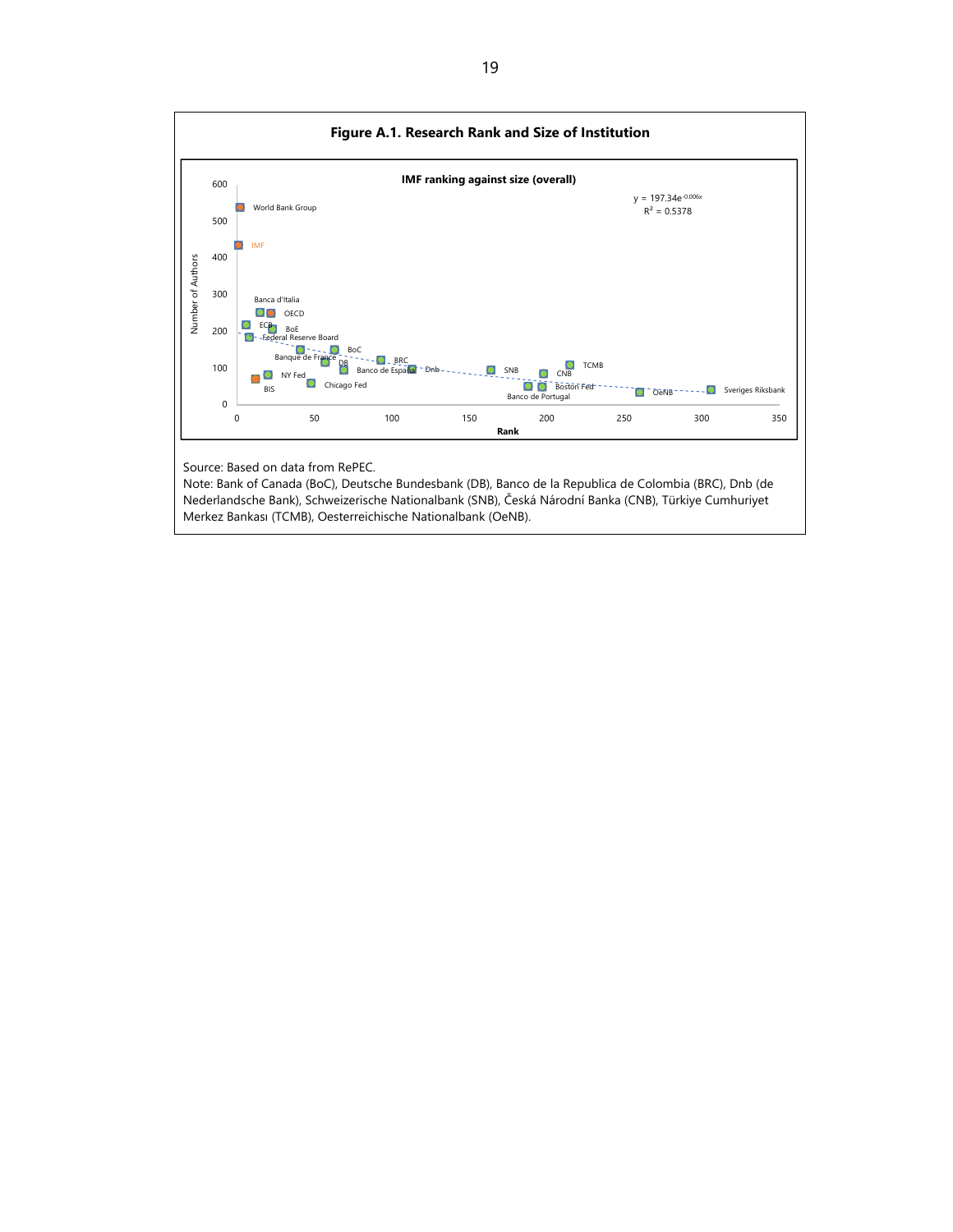#### **REFERENCES**

- Adrian, Tobias, Douglas Laxton, and Maurice Obstfeld, 2018, *Advancing the Frontiers of Monetary Policy* (Washington: International Monetary Fund).
- Agarwal, Ruchir, and Miles Kimball, 2015, "Breaking Through the Zero Lower Bound," IMF Working Paper 15/224 (Washington: International Monetary Fund).
- Allen, Franklin, Charles Bean, and José De Gregorio, 2016, "Independent Review of BIS Research Final Report," Bank for International Settlements, December 23.
- Amamiya, Masayoshi, 2018, "The Future of Money" lecture at the Japan Society of Monetary Economics, October.
- Archer, David, and Andrew Levin, 2017, "Robust Design Principles for Monetary Policy Committees," in *Central Bank Frameworks: Evolution or Revolution?* (John Simon and Maxwell Sutton, eds.) conference volume for a joint 2018 RBA-BIS-Dartmouth conference.
- Ball, Laurence, 2019, "IMF Advice on Unconventional Monetary Policies to Major Advanced Economies," IEO Background Paper No. BP/19-01/01 (Washington: International Monetary Fund).
- Ball, Laurence, and others, 2016, "What Else Can Central Banks Do?" Geneva Reports on World Economy 18, International Center for Monetary and Banking Studies, Geneva, September.
- Balls, Ed, James Howard, and Anna Stansbury, 2018, "Central Bank Independence Revisited: After the Financial Crisis, what Should a Model Central Bank Look Like?" Harvard Kennedy School. M-RCBG Associate Working Paper Series, No. 87.
- Bank of Canada, 2016, *Renewal of the Inflation Control Target*, October 2016.
- Bayoumi, Tamim, and others, 2014, "Monetary Policy in the New Normal" IMF Staff Discussion Note 14/3, April (Washington: International Monetary Fund).
- Bernanke, Ben, 2017, "Monetary Policy in a New Era," Brookings Institution, paper prepared for the Conference on Rethinking Macroeconomic Policy, Peterson Institute, Washington DC, October 12–13, 2017.
	- \_\_\_\_\_\_\_\_\_\_, 2018, "Should the Fed Stick With the 2 Percent Inflation Target or Rethink It?" Brookings Institution, January 8 (Washington D.C.)
- Blanchard Olivier, Giovanni Dell'Ariccia, and Paolo Mauro, 2010, "Rethinking Macroeconomic Policy," IMF Staff Policy Note 10/03 (Washington: International Monetary Fund).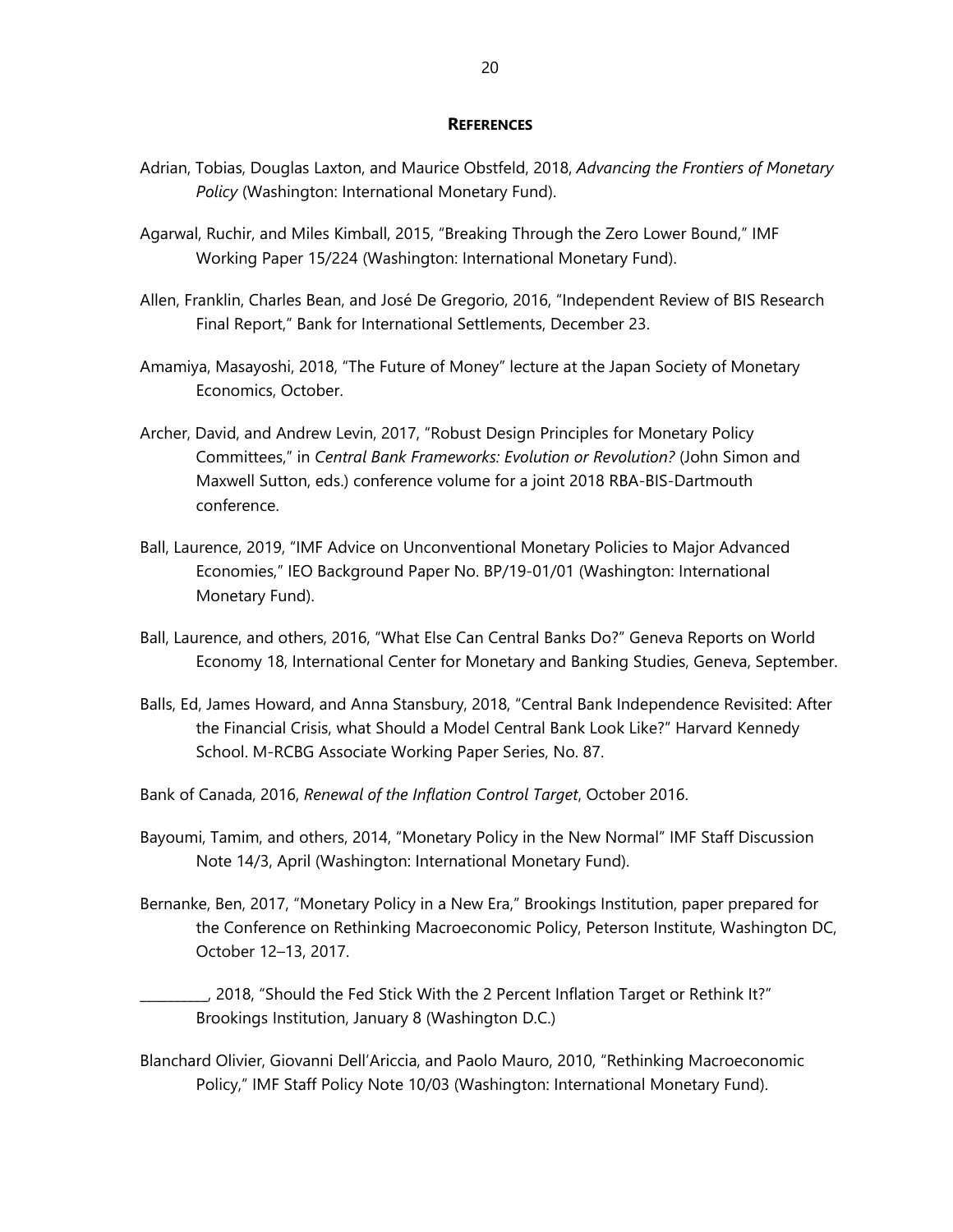\_\_\_\_\_\_\_\_\_\_, 2013, "Rethinking Macroeconomic Policy II: Getting Granular," IMF Staff Discussion Note 13/03 (Washington: International Monetary Fund).

- Blinder, Alan, 2017, "Through a Crystal Ball Darkly: The Future of Monetary Policy Communication," AEA Papers and Proceedings, Vol. 108, pp. 567–71.
- Blinder, Alan, and others, 2016, "Necessity as the mother of invention: monetary policy after the crisis," DNB Working Paper No. 525.
- \_\_\_\_\_\_\_\_\_\_, 2017, "What will monetary policy look like after the crisis?" European Central Bank, Research Bulletin No. 39, October.
- Bordo, Michael D., and Andrew T. Levin, 2017, "Central Bank Digital Currency and the Future of Monetary Policy," NBER Working Paper No 23711.
	- \_\_\_\_\_\_\_\_\_\_, 2019, "U.S. Digital Cash: Principles and Practical Steps," NBER Working Paper No. 25455.
- Brainard, Lael, 2018, "Cryptocurrencies, Digital Currencies, and Distributed Ledger Technologies: What Are We Learning? : a speech at the Decoding Digital Currency Conference, Sponsored by the Federal Reserve Bank of San Fr," Speech 1001, Board of Governors of the Federal Reserve System (U.S.).
- Brunnermeier, Markus, and Yann Koby, 2016, "The Reversal Interest Rate: An Effective Lower Bound on Monetary Policy," Working Paper, Princeton University.
- Campbell, Jeffrey, and others, 2012, "Macroeconomic effects of FOMC forward guidance," *Brookings Papers on Economic Activity*, Spring, 1–54.
- Cecchetti, Stephen G., and Kermit L. Shoenholtz, 2016, "The Bank of Japan at the policy frontier," https://voxeu.org/article/bank-japan-policy-frontier.
- Cecchetti, Stephen G., and Kermit L. Shoenholtz, 2018, "Universal Central Bank Digital Currency," *Money Banking and Financial Markets* online Commentary, April 23, 2018.
- Clarida, Richard H., 2019, "the Federal Reserve's Review of Its Monetary Policy Strategy, Tools, and Communication Practices," speech by Vice Chair Richard H. Clarida at the 2019 U.S Monetary Policy Forum, sponsored by the Initiative on Global Markets at the University of Chicago Booth School of Business, New York.
- Clinton, Kevin, and others, 2015, "Inflation-forecast targeting: Applying the Principle of Transparency," IMF Working Paper 15/132, (Washington: International Monetary Fund).
- Coenen, Gunter, and others, 2017, "Communication of monetary policy in unconventional times," ECB Working Papers No. 2080.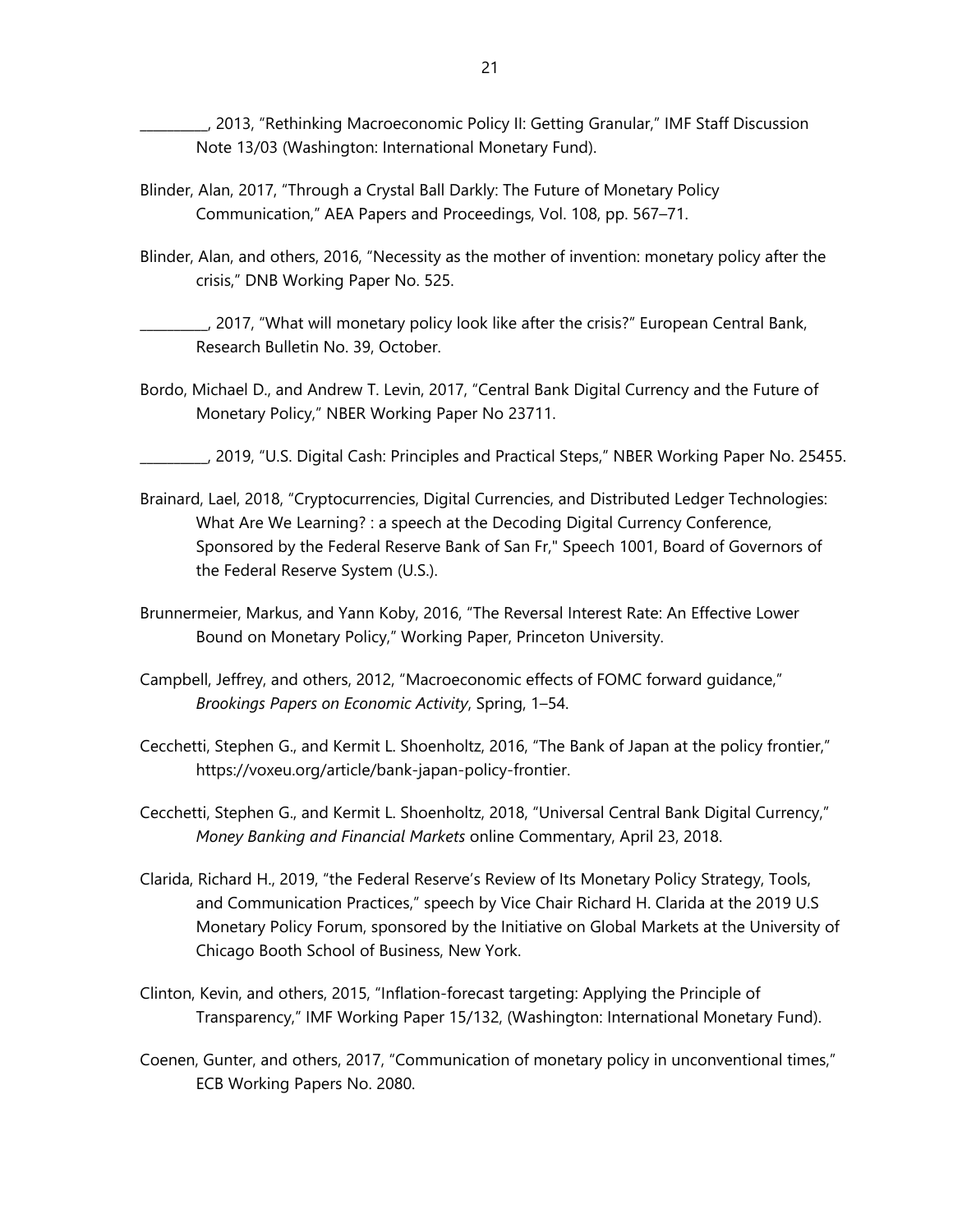- Cœuré, Benoît, 2016, "Assessing the implications of negative interest rates," speech by Benoît Cœuré, Member of the Executive Board of the ECB, at the Yale Financial Crisis Forum, Yale School of Management, New Haven.
	- \_\_\_\_\_\_\_\_\_\_, 2018a, "The Future of Central Bank Money," speech at the International Center for Monetary and Banking Studies, Geneva.
- \_\_\_\_\_\_\_\_\_\_, 2018b, "Central Banking in Times of Complexity," remarks at a conference on the occasion of Sveriges Riksbank's 350th anniversary, Stockholm.
- Carney, Mark, 2018, "Open to the idea of a Central Bank Digital Currency," remarks at a conference on the occasion of Sveriges Riksbank's 350th anniversary, Stockholm.
- CPMI, 2018, "Central bank digital currencies," Committee on Payments and Market Infrastructures, BIS.
- Davoodalhosseini, S. Mohammad R., 2018, "Central Bank Digital Currency and Monetary Policy," Bank of Canada Staff Working Paper 2018–36.
- Dell'Ariccia, Giovanni, Pau Rabanal, and Damiano Sandri, 2018, "Unconventional Monetary Policies in the Euro Area, Japan, and the United Kingdom," *Journal of Economic Perspectives*, Volume 32, Number 4.
- De Michelis, Andrea, and Matteo Iacoviello, 2016., "Raising an inflation target: The Japanese experience with Abenomics", *European Economic Review*, Vol. 88, issue C, 67–87.
- Dorich, Jose, and others, 2018, "Could a Higher Inflation Target Enhance Macroeconomic Stability?" BIS Working Paper No. 720.
- Draghi, Mario, 2018, "Central Bank Independence," First Lamfalussy Lecture at the Banque Nationale de Belgique, Brussels, October 26.
- Dudley, William, 2018, "Important Choices for the Federal Reserve in the Years Ahead," Remarks at Lehman College, New York, April 18.
- Eastern Caribbean Central Bank, 2019, "ECCB to Issue World's First Blockchain-Based Digital Currency," March.
- Feroli, Michael, and others, 2016, "Language after liftoff: Fed communication away from the zero lower bound," *Research in Economics*, 2017, Vol. 71(3), pp. 452–490.
- Freedman, Charles, and Douglas Laxton, 2009, "IT Framework Design Parameters," IMF Working Paper WP/09/87 (Washington: International Monetary Fund).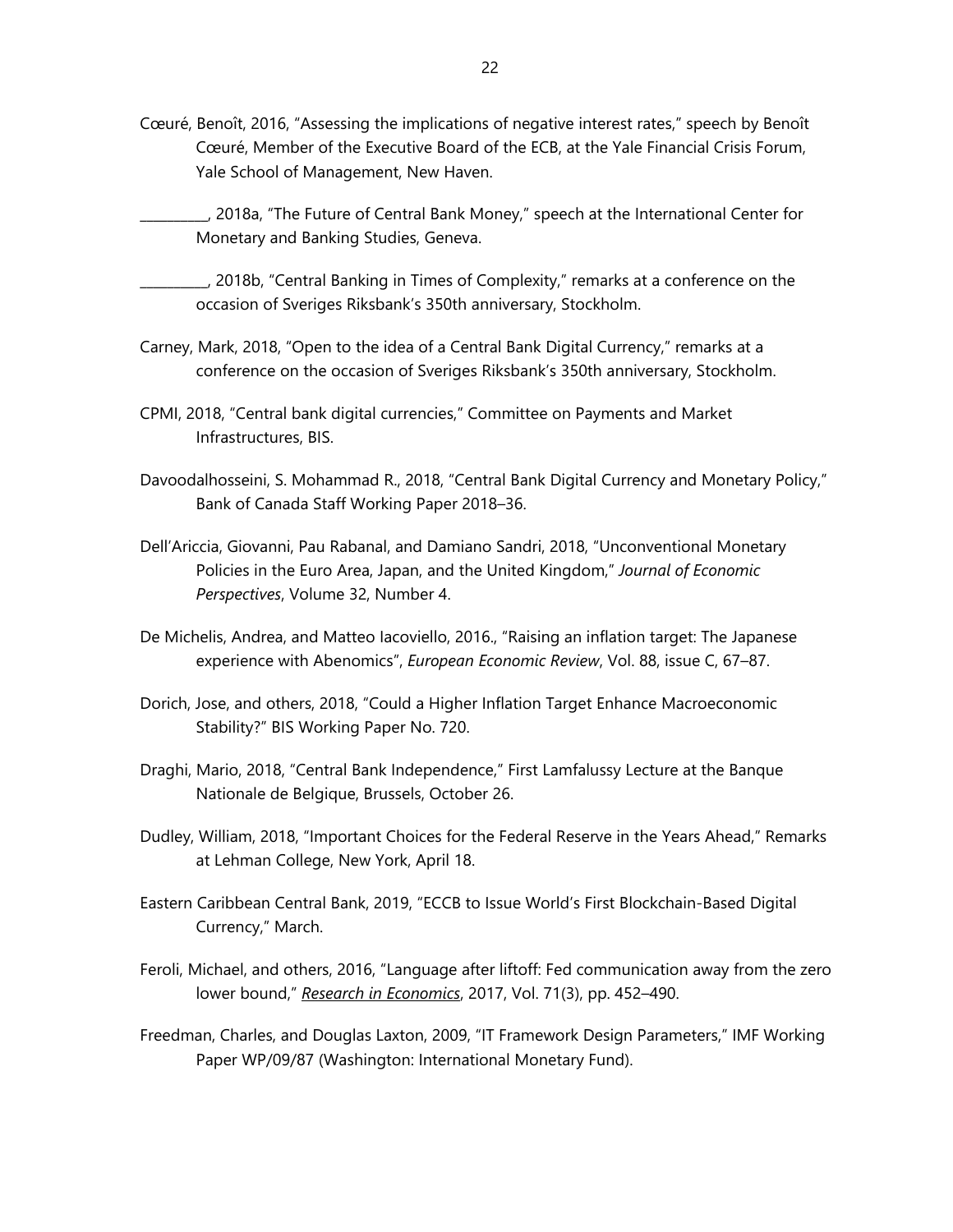- Fuhrer, Jeff, and others, 2018, "Should the Fed Regularly Evaluate its Monetary Policy Framework?" Brookings Papers on Economic Activity, Fall edition.
- Fujita, Kenji, and others, 2010, Central Banking: Lessons from the Crisis, IMF Policy Paper (Washington: International Monetary Fund).
- Fung Ben S.C., and Hanna Halaburda, 2016, "Central Bank Digital Currencies: A Framework for Assessing Why and How," Bank of Canada Staff Discussion Paper 2016–22.
- Goodhart, Charles A. E., and Jonathan P. Ashworth, 2012, "QE: a successful start may be running into diminishing returns," *Oxford Review of Economic Policy*, Vol. 28(4), pp. 640–70.
- Hatcher, Michael, and Patrick Minford, 2014, "Stabilization policy, rational expectations and pricelevel versus inflation targeting: a survey," CEPR Discussion Paper No. 9820.
- He, Dong, and others, 2016, "Virtual Currencies and Beyond: Initial Considerations," IMF Staff Discussion Note 16/03 (Washington: International Monetary Fund).
- Heider, Florian, Farzad Saidi, and Glenn Schepens, 2018, "Life Below Zero: Bank Lending Under Negative Policy Rates," *Review of Financial Studies*, forthcoming. Available at SSRN: https://ssrn.com/abstract=2788204 or http://dx.doi.org/10.2139/ssrn.2788204
- Hong, Gee Hee, and John Kandarac, 2018, "Pushed Past the Limit? How Japanese Banks Reacted to Negative Interest Rates," IMF Working Paper No. WP/18/131 (Washington: International Monetary Fund).
- International Monetary Fund (IMF), 2013, "Unconventional Monetary Policies—Recent Experience and Prospects," April (Washington).
- \_\_\_\_\_\_\_\_\_\_, 2015, "Evolving Monetary Policy Frameworks in Low-Income and Other Developing Countries," IMF Staff Paper, October (Washington).
- \_\_\_\_\_\_\_\_\_\_, 2017, "Negative Interest Rate Policies-Initial Experiences and Assessments," IMF Policy Paper, August (Washington).
	- \_\_\_\_\_\_\_\_\_\_, 2018, *Global Financial Stability Report,* Box 1.4—Central Bank Digital Currencies, April (Washington: International Monetary Fund).
- Honohan, Patrick, 2019, "Denmark, Switzerland, Sweden, and the Czech Republic," Chapter 2 in "IMF Advice on Unconventional Monetary Policies to Smaller Advanced Economies," IEO Background Paper No. BP/19-01/02 (Washington: International Monetary Fund).
- Jacome, Luis I., and others, 2016, "Challenges for Central Banking: Lessons from Latin America," IMF Working Paper No. WP/16/197, September (Washington: International Monetary Fund).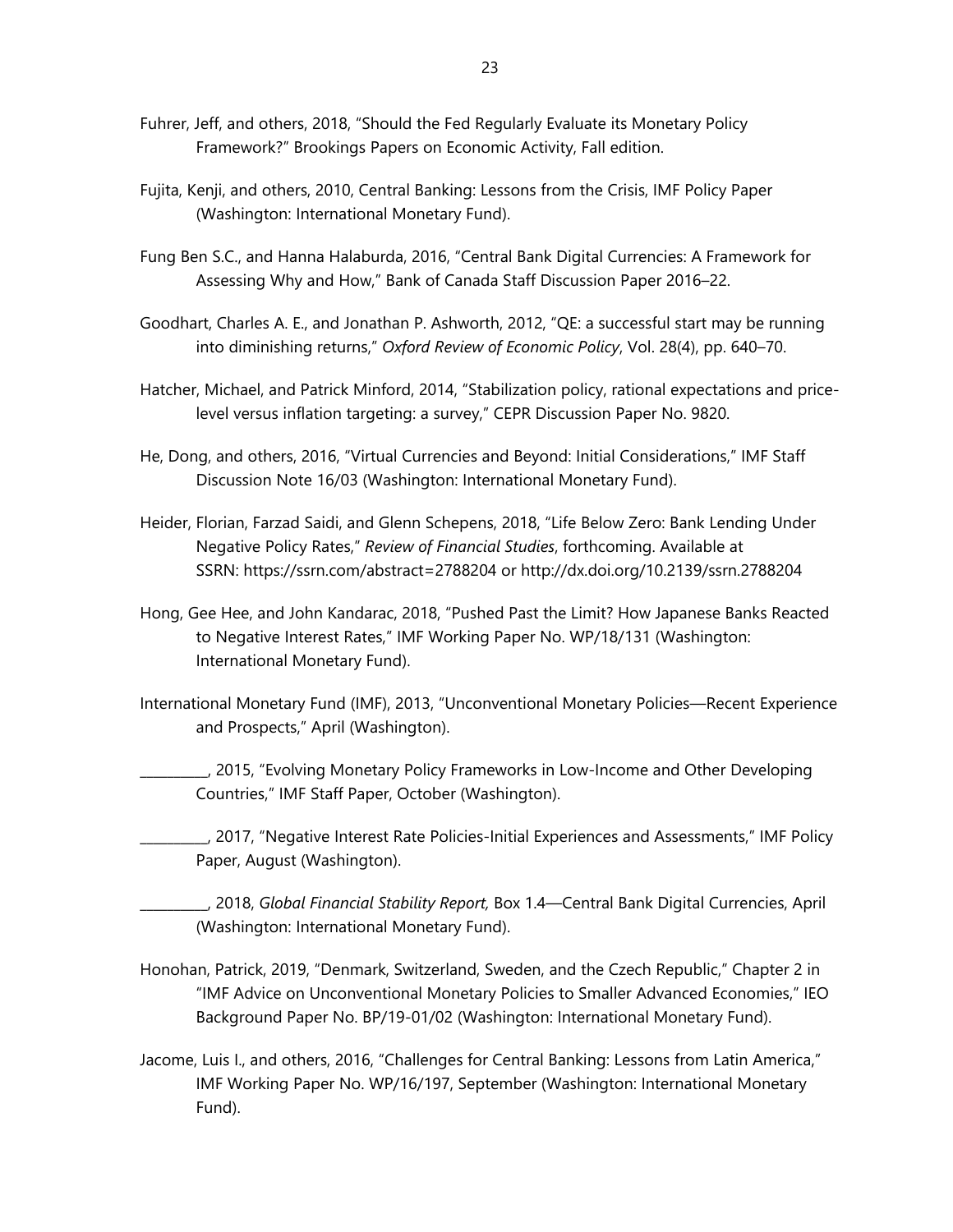- Jobst, Andy, and Huidan, Li, 2016, "Negative Interest Rate Policy (NIRP): Implications for Monetary Transmission and Bank Profitability in the Euro Area," IMF Working Paper No. WP/16/172, August (Washington: International Monetary Fund).
- Jones, Callum, Mariano Kulish, and Daniel M. Rees, 2018, "International Spillovers of Forward Guidance Shocks," IMF Working Paper No. WP/18/114, April (Washington: International Monetary Fund).
- Kiley, Michael T., and John M. Roberts, 2017, "Monetary Policy in a Low Interest Rate World," BPEA Conference Drafts, March 23–24.
- Krugman, Paul, 2014, "Inflation Targets Reconsidered," Draft paper for ECB Sintra Conference.
- \_\_\_\_\_\_\_\_\_\_, 2019, "Running on MMT (Wonkish), article published in New York Times, February 25.
- Kumhof, Michael, and Noone, 2018, "Central bank digital currencies—design principles and balance sheet implications," Bank of England Staff Working Paper No. 725.
- Kuttner, Kenneth N., 2018, "Outside the Box: Unconventional Monetary Policy in the Great Recession and Beyond," *Journal of Economic Perspectives*, Vol. 32(4), pp. 121-46.
- Lagarde, Christine, 2018, "Winds of Change: The Case for New Digital Currency" Speech by the IMF Managing Director at the Singapore Fintech Festival, November 14.
- Levin, Andrew, 2017, Comments on "Re-Examining the Conduct of Monetary Policy: Towards the 2021 Framework Renewal," presentation at Bank of Canada workshop.
- Levin, Andrew, and others, 2010, "Limitations on the Effectiveness of Forward Guidance at the Zero Lower Bound," *International Journal of Central Bankin*g, Vol. 6(1), pp. 143-189.
- Lewis, Michelle, 2016, "Inflation Expectations Curve: A Tool for Monitoring Inflation," Reserve Bank of New Zealand Analytical Note Series, March (Wellington).
- Mancini-Griffoli, Tommaso, and others, 2013, "Global Impact and Challenges of Unconventional Monetary Policies," IMF Policy Paper, October (Washington: International Monetary Fund).
- Mancini-Griffoli, Tommaso, and others, 2018, "Casting Light on Central Bank Digital Currency," IMF Staff Discussion Note 18/08, November (Washington: International Monetary Fund).
- Mishkin, Frederic S., 2011, "Monetary Policy Strategy: Lessons from the Crisis," NBER Working Paper 16755.

Norges Bank, 2018, "Central Bank Digital Currencies," Norges Bank Paper No. 1.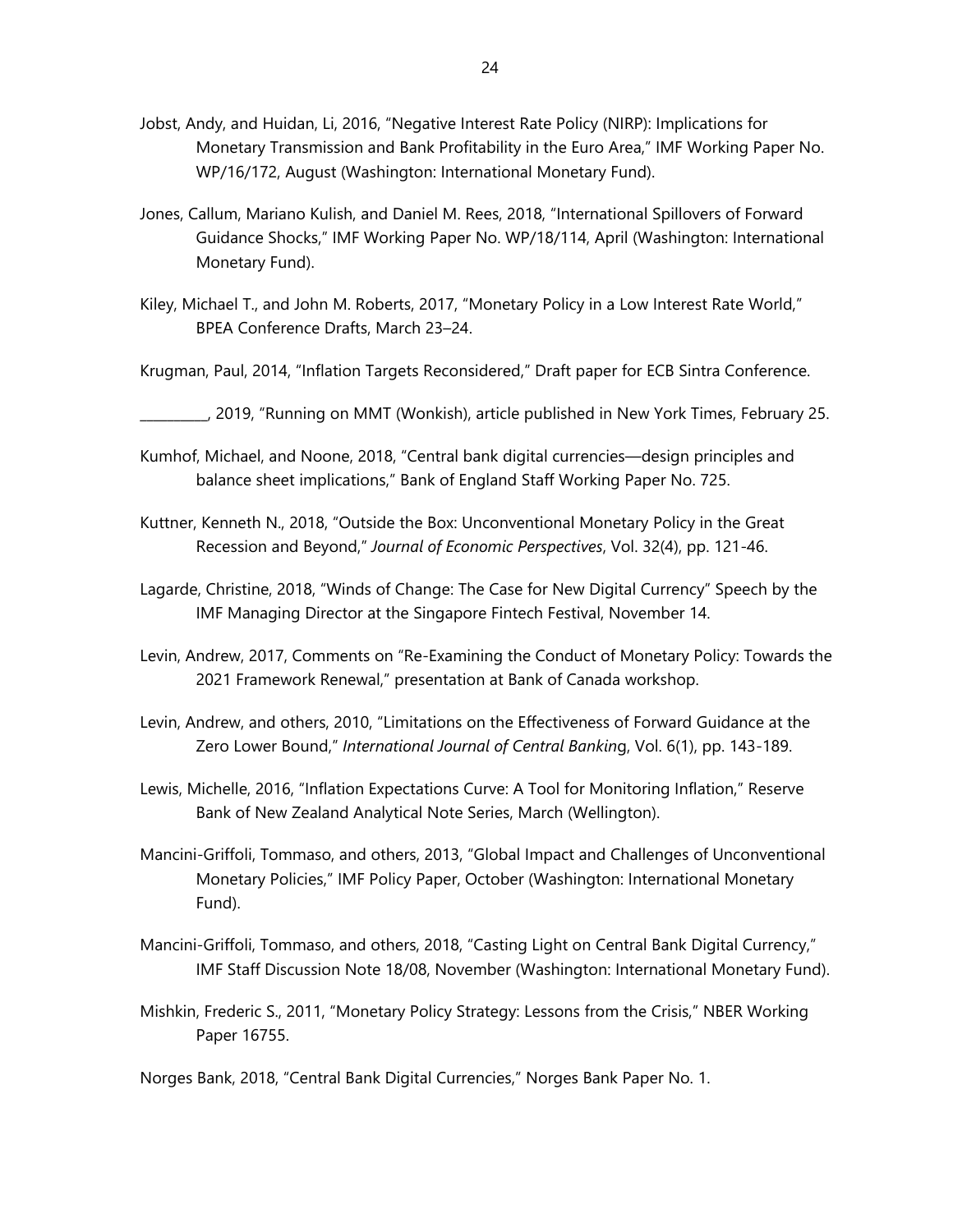- Pescatori, Andrea, 2018, "Central Bank Communication and Monetary Policy Surprises in Chile," IMF Working Paper No. WP/18/156, July (Washington: International Monetary Fund).
- Poloz, Stephen S., 2016, "25 years of inflation targets—certainty for uncertain times," Speech at the Business Council of British Columbia, Vancouver, British Columbia.
- \_\_\_\_\_\_\_\_\_\_, 2018, "Let Me Be Clear: From Transparency to Trust and Understanding," Remarks at Greater Victoria Chamber of Commerce Victoria, British Columbia.
- Powell, Jerome H., 2018, "Financial Stability and Central Bank Transparency," Remarks at "350 years of Central Banking: The Past, the Present and the Future" A Sveriges Riksbank Anniversary Conference.
- Prasad, Eswar, 2018, "Central Banking in a Digital Age: Stock-Taking and Preliminary Thoughts," Hutchins Center on Fiscal and Monetary Policy at Brookings, April.
- Quarles, Randal, 2017, "Thoughts on Prudent Innovation in the Payment System," Speech at 2017 Financial Stability and Fintech Conference, Washington, D.C., Nov. 30.
- Quint, Dominic and Pau Rabanal, 2017. "Should Unconventional Monetary Policies Become Conventional?" IMF Working Paper No. WP/17/85, March (Washington: International Monetary Fund).
- Rogoff, Kenneth S., 2015, *The Curse of Cash,* Princeton University Press.
- Schmitt-Grohé, Stephanie, and Martin Uribe, 2010, "The Optimal Rate of Inflation," Elsevier/North-Holland *Handbook of Monetary Economics*, Volume 3, January 30.
- Summers, Lawrence H., David Wessel, and Michael Murray, 2018, *Rethinking the Fed's 2 percent inflation target*, a report from the Hutchins Center on Fiscal and Monetary Policy at Brookings.
- Svensson, Lars E. O., 2014, "Forward Guidance," NBER Working Paper No. 20796, December.
- Swanson Eric, 2018, "The Federal Reserve Is Not Very Constrained by the Lower Bound on Nominal Interest Rates," BPEA, September 13-14, 2018.
- Taylor, John L., 2016, "Independence and the scope of the central bank's mandate," Sveriges Riksbank Economic Review 2016:3.
- Tucker, Paul, 2018, "Unelected Power: The Quest for Legitimacy in Central Banking and the Regulatory State," Princeton University Press.
- Viñals, Jose, Simon Gray, and Kelly Eckhold, 2016, "The Broader View: The Positive Effects of Negative Nominal Interest Rates," IMF Blog, April 10 (Washington D.C.)